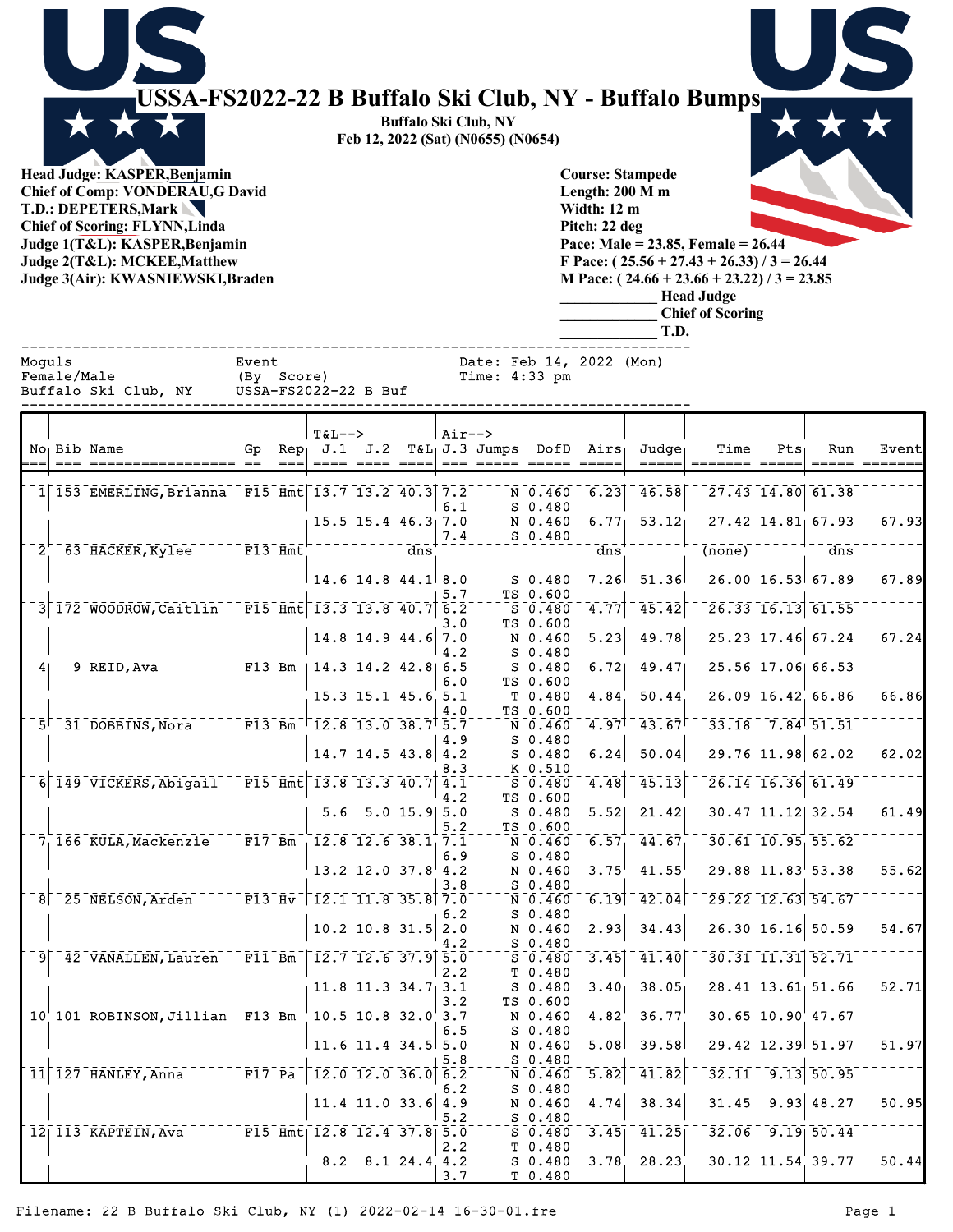Female/Male (By Score) Time: 4:33 pm

Buffalo Ski Club, NY USSA-FS2022-22 B Buf

|                 |                                                                                                                                                                                                                                                                                                                                                       |        | $T&L-->$                                                                                                                                    |                                                                      |                                                    | $Air--$          |                    |                                                                |                            |                                                                                                                         |                                                      |      |                                      |       |
|-----------------|-------------------------------------------------------------------------------------------------------------------------------------------------------------------------------------------------------------------------------------------------------------------------------------------------------------------------------------------------------|--------|---------------------------------------------------------------------------------------------------------------------------------------------|----------------------------------------------------------------------|----------------------------------------------------|------------------|--------------------|----------------------------------------------------------------|----------------------------|-------------------------------------------------------------------------------------------------------------------------|------------------------------------------------------|------|--------------------------------------|-------|
|                 | No Bib Name                                                                                                                                                                                                                                                                                                                                           |        |                                                                                                                                             | Gp Rep $J.1$ $J.2$                                                   |                                                    |                  | T&L J.3 Jumps DofD |                                                                | Airs                       | Judge                                                                                                                   | Time                                                 | Pts  | Run                                  | Event |
|                 | 13 120 LARUSCH, Ella                                                                                                                                                                                                                                                                                                                                  | F13 Hv |                                                                                                                                             | $12.2$ 12.3 36.8 4.1                                                 |                                                    |                  |                    | N 0.460                                                        | 4.76                       | 41.51                                                                                                                   | 33.34                                                | 7.64 | 49.15                                |       |
|                 |                                                                                                                                                                                                                                                                                                                                                       |        | 0.1                                                                                                                                         |                                                                      | $0.1 \quad 0.3 \mid 1.3$                           | 6.0              |                    | $S$ 0.480<br>$S$ 0.480                                         | 0.94                       | 1.24                                                                                                                    | 43.45                                                |      | 1.24                                 | 49.15 |
|                 | 14 125 SCARPACE, Madison F13 Hmt 3.0 2.6 8.4 3.7                                                                                                                                                                                                                                                                                                      |        |                                                                                                                                             |                                                                      |                                                    | .7               |                    | N 0.460<br>$\bar{N}$ $\bar{0}$ $\bar{4}$ $\bar{6}$ $\bar{0}$   | $1.70$ <sub>1</sub>        | $\bar{10}.\bar{10}$                                                                                                     | 43.33                                                |      | 10.10                                |       |
|                 |                                                                                                                                                                                                                                                                                                                                                       |        |                                                                                                                                             | $12.2$ 12.0 36.3 2.4                                                 |                                                    | . 0              |                    | N 0.460                                                        | 2.15                       | 38.45                                                                                                                   | 33.15                                                |      | $7.87$ 46.32                         | 46.32 |
|                 | 15 144 KEEFE, Elizabeth                                                                                                                                                                                                                                                                                                                               |        |                                                                                                                                             | $-$ F13 Hmt $-$ 0.1 $-$ 0.1 $-$ 0.3 4.0                              |                                                    | 2.2              |                    | $S$ 0.480<br>N 0.460                                           | 1.88                       | $\overline{2.18}$                                                                                                       |                                                      |      | $39.31 - 0.42$ $2.60$                |       |
|                 |                                                                                                                                                                                                                                                                                                                                                       |        |                                                                                                                                             | $10.8$ 10.4 31.8                                                     |                                                    | $\cdot$ 1<br>6.0 |                    | $S$ 0.480<br>N 0.460                                           | 4.68                       | 36.48                                                                                                                   | 32.44                                                |      | $8.73$ 45.21                         | 45.21 |
|                 |                                                                                                                                                                                                                                                                                                                                                       |        |                                                                                                                                             | $\bar{F}$ 13 Amt 11.5 11.8 35.0 3.7                                  |                                                    | 4.O              |                    | $S$ 0.480                                                      |                            |                                                                                                                         |                                                      |      | $\overline{5.40}$ $\overline{44.11}$ |       |
|                 | 16 64 GILLESPIE, Margo                                                                                                                                                                                                                                                                                                                                |        |                                                                                                                                             |                                                                      |                                                    | 4.3              |                    | $\bar{N}$ $\bar{0}$ $\bar{4}$ $\bar{6}$ $\bar{0}$<br>$S$ 0.480 | 3.76                       | $-38.71$                                                                                                                | 35.19                                                |      |                                      |       |
|                 |                                                                                                                                                                                                                                                                                                                                                       |        |                                                                                                                                             | $10.2$ 10.4 30.9 1.8                                                 |                                                    | 3.9              |                    | N 0.460<br>$S$ 0.480                                           |                            | $2.69$ 33.59                                                                                                            |                                                      |      | 34.35 6.42 40.01                     | 44.11 |
|                 | $17^{\circ}$ 45 NEIL, Samantha $17^{\circ}$ F11 $Hv$                                                                                                                                                                                                                                                                                                  |        |                                                                                                                                             | $-9.3 - 9.6 28.3 4.3$                                                |                                                    | 3.4              |                    | $S = 0.480$<br>TS 0.600                                        | 4.10                       | 32.45                                                                                                                   |                                                      |      | 30.51 11.07 43.52                    |       |
|                 |                                                                                                                                                                                                                                                                                                                                                       |        | 4.2                                                                                                                                         |                                                                      | $3.8$ 12.0 3.1                                     | 1.9              |                    | $S$ 0.480<br>T 0.480                                           | 2.39 <sup>1</sup>          | 14.39                                                                                                                   |                                                      |      | $36.41$ $3.93$ 18.32                 | 43.52 |
| $\overline{18}$ | <sup>34</sup> BOLDT, Clara F11 Bm                                                                                                                                                                                                                                                                                                                     |        | $\sqrt{6.8}$                                                                                                                                |                                                                      | 7.421.322.2                                        | 3.4              |                    | $5 - 0.480$<br>T 0.480                                         | 2.68                       | 23.98                                                                                                                   | 39.18                                                |      | $\overline{0.58}$ 24.56              |       |
|                 |                                                                                                                                                                                                                                                                                                                                                       |        |                                                                                                                                             | $10.8$ 10.9 32.6 3.1                                                 |                                                    | 1.8              |                    | $S_0.480$<br>T 0.480                                           | 2.34                       | 34.89                                                                                                                   | 35.35                                                |      | $5.21 \, 40.10$                      | 40.10 |
|                 | 19 56 VANALLEN, Leah F09 Bm   10.0 9.1 28.7 2.5                                                                                                                                                                                                                                                                                                       |        |                                                                                                                                             |                                                                      |                                                    |                  |                    | $S = 0.480$                                                    | $\overline{2.40}$          | 31.05                                                                                                                   |                                                      |      | $34.14 - 6.68$ 37.73                 |       |
|                 |                                                                                                                                                                                                                                                                                                                                                       |        |                                                                                                                                             | $10.8$ 10.0 31.2 1.9                                                 |                                                    | 2.0              |                    | TS 0.600<br>$S_0.480$                                          | 2.41 <sub>1</sub>          | 33.61                                                                                                                   | 34.89                                                |      | 5.77, 39.38                          | 39.38 |
|                 | $\frac{1}{2}$ $\frac{1}{2}$ $\frac{1}{2}$ $\frac{1}{2}$ $\frac{1}{2}$ $\frac{1}{2}$ $\frac{1}{2}$ $\frac{1}{2}$ $\frac{1}{2}$ $\frac{1}{2}$ $\frac{1}{2}$ $\frac{1}{2}$ $\frac{1}{2}$ $\frac{1}{2}$ $\frac{1}{2}$ $\frac{1}{2}$ $\frac{1}{2}$ $\frac{1}{2}$ $\frac{1}{2}$ $\frac{1}{2}$ $\frac{1}{2}$ $\frac{1}{2}$<br>$20^{\dagger}$ 124 BARONE, Ava |        |                                                                                                                                             |                                                                      |                                                    | 2.5              |                    | TS 0.600<br>$\bar{N}$ 0.460                                    | $\bar{1}.\bar{8}8^\dagger$ | $\bar{2}.\bar{1}8$                                                                                                      | $\bar{48.70}$                                        |      | $^{-2.18}$                           |       |
|                 |                                                                                                                                                                                                                                                                                                                                                       |        |                                                                                                                                             | $10.7$ 10.9 32.4 6.0                                                 |                                                    | . 0              |                    | N 0.460                                                        | 4.92                       | 37.32                                                                                                                   | 40.34                                                |      | 37.32                                | 37.32 |
|                 | 21 160 GILLESPIE, Elinor F15 Hmt 6.3 6.3 18.9 3.0                                                                                                                                                                                                                                                                                                     |        |                                                                                                                                             |                                                                      |                                                    | 4.5              |                    | $S$ 0.480<br>$S = 0.480$                                       |                            | $\overline{2.36}$ <sup>-</sup> $\overline{21.26}$                                                                       | 41.46                                                |      | 21.26                                |       |
|                 |                                                                                                                                                                                                                                                                                                                                                       |        | 9.0                                                                                                                                         |                                                                      | $9.4$ 27.6 4.6                                     | 2.0              |                    | N 0.460<br>$S$ 0.480                                           |                            | $4.50$ 32.10                                                                                                            | 35.59                                                |      | $4.92$ 37.02                         | 37.02 |
|                 | $\overline{22}$ $\overline{22}$ $\overline{CHESS, Piper}$ $\overline{F11} \overline{Hv}$                                                                                                                                                                                                                                                              |        |                                                                                                                                             | $\overline{8.1}$ $\overline{8.3}$ $\overline{24.6}$ $\overline{2.5}$ |                                                    | 5.0              |                    | N 0.460                                                        | $3.02^{-}$                 | $-27.62$                                                                                                                |                                                      |      | $31.97 - 9.30$ 36.92                 |       |
|                 |                                                                                                                                                                                                                                                                                                                                                       |        |                                                                                                                                             |                                                                      |                                                    | 3.9              |                    | $N = 0.460$<br>$S_0.480$                                       |                            |                                                                                                                         |                                                      |      |                                      |       |
|                 |                                                                                                                                                                                                                                                                                                                                                       |        | 5.0                                                                                                                                         |                                                                      | $5.5$ $15.8$ $1.9$                                 | 2.0              |                    | $S$ 0.480<br>N 0.460                                           | 1.83'                      | 17.58                                                                                                                   |                                                      |      | 30.47 11.12 28.70                    | 36.92 |
|                 | $23$ $155$ DOMSTER, Sophia                                                                                                                                                                                                                                                                                                                            |        | $\bar{r}$ $\bar{r}$ $\bar{1}$ $\bar{5}$ $\bar{r}$ $\bar{8}$ $\bar{u}$ $\bar{f}$ $\bar{f}$ $\bar{f}$ $\bar{1}$ $\bar{.}$ $\bar{9}$ $\bar{5}$ |                                                                      | $\overline{1.3}$ $\overline{4.8}$ $\overline{4.1}$ | $\cdot$ 0        |                    | $5 - 0.480$                                                    | $\bar{1.96}$               | 6.76                                                                                                                    |                                                      |      | $37.83 - 2.21$ 8.97                  |       |
|                 |                                                                                                                                                                                                                                                                                                                                                       |        |                                                                                                                                             | $9.0$ 8.8 26.7                                                       |                                                    | 5.0<br>3.0       |                    | N 0.460<br>$S$ 0.480                                           | 3.74                       | 30.44                                                                                                                   |                                                      |      | $35.45$ $5.09$ 35.53                 | 35.53 |
|                 | $\lceil 24 \rceil$ 117 ROSS, Grace $\lceil 7.2 \rceil$ 7.2 $\lceil 7.0 \rceil$ 21.3 3.8                                                                                                                                                                                                                                                               |        |                                                                                                                                             |                                                                      |                                                    | 3.0              |                    | $\overline{S}$ 0.480<br>D 0.510                                |                            | $\left\lceil \left\lceil \frac{1}{3.35} \right\rceil \left\lceil \left\lceil \frac{1}{24.65} \right\rceil \right\rceil$ | 56.35                                                |      | $\frac{1}{24.65}$                    |       |
|                 |                                                                                                                                                                                                                                                                                                                                                       |        |                                                                                                                                             | $7.4$ $7.0$ $21.6$ 5.7                                               |                                                    | 3.2              |                    | $S$ 0.480<br>D 0.510                                           |                            | $4.36$ $25.96$                                                                                                          |                                                      |      | $34.26$ 6.53 32.49                   | 32.49 |
| $\bar{25}$      | 3 REAGAN, Sarah F13 Buf 2.6 2.5 7.6 2.0                                                                                                                                                                                                                                                                                                               |        |                                                                                                                                             |                                                                      |                                                    |                  |                    |                                                                |                            | $S \overline{0.480} \overline{1.78} \overline{0.43}$                                                                    | 43.70                                                |      | $-9.43$                              |       |
|                 |                                                                                                                                                                                                                                                                                                                                                       |        |                                                                                                                                             | $9.7$ 10.3 30.0 1.9                                                  |                                                    | 1.8              |                    | N 0.460<br>S 0.480                                             |                            | $1.83$ $31.83$                                                                                                          |                                                      |      | $39.14 \quad 0.62$ 32.45             | 32.45 |
|                 | 26 43 KRUSZYNSKI, Cayda F13 Hv   9.2 9.6 28.2 2.3                                                                                                                                                                                                                                                                                                     |        |                                                                                                                                             |                                                                      |                                                    | 2.0              |                    | N.0.460                                                        |                            | $50.480 - 1.96 - 30.16$                                                                                                 | 40.55                                                |      | 30.16                                |       |
|                 |                                                                                                                                                                                                                                                                                                                                                       |        |                                                                                                                                             | $7.2 \quad 6.8 \quad 21.0 \quad 2.8$                                 |                                                    | 1.7              |                    | D 0.510                                                        |                            | $S$ 0.480 2.36 23.36                                                                                                    | 42.59                                                |      | 23.36                                | 30.16 |
|                 | 27 173 LOPES, Claire F13 Buf 0.7 0.1 1.2 4.3                                                                                                                                                                                                                                                                                                          |        |                                                                                                                                             |                                                                      |                                                    | 2.0              |                    | D 0.510<br>$\bar{N}$ $\bar{0}$ .460                            |                            | $\overline{1.97}$ <sup>--</sup> 3.17                                                                                    |                                                      |      | $\sqrt{28.79}$ 13.15 16.32           |       |
|                 |                                                                                                                                                                                                                                                                                                                                                       |        |                                                                                                                                             | $5.2 \quad 4.6 \quad 14.7 \quad 1.0$                                 |                                                    | .0               |                    | N 0.460                                                        |                            | 1.61, 16.31,                                                                                                            |                                                      |      | 28.92 12.99 29.30                    | 29.30 |
|                 | $128^{+}$ 36 JACKS, Grace $11 \text{ Hz}$ $-10.5$ 1.0 $2.3^{+}$ $\frac{1}{4}$ ; 3                                                                                                                                                                                                                                                                     |        |                                                                                                                                             |                                                                      |                                                    | 2.4              |                    | $S_0.480$                                                      |                            | $\bar{N}$ 0.460 $\bar{1}$ .97 <sup>1</sup> $\bar{4}$ .22 <sup>1</sup>                                                   |                                                      |      | $41.95$ $7.22$                       |       |
|                 |                                                                                                                                                                                                                                                                                                                                                       |        |                                                                                                                                             |                                                                      |                                                    | $\cdot$ 0        |                    |                                                                |                            |                                                                                                                         |                                                      |      |                                      |       |
|                 |                                                                                                                                                                                                                                                                                                                                                       |        | 9.2                                                                                                                                         |                                                                      | $9.3$ 27.8 2.2                                     |                  |                    | N 0.460                                                        |                            | $1.01$ 28.76                                                                                                            |                                                      |      | $39.32 \quad 0.41$ 29.17             | 29.17 |
|                 | 29 27 ARTEMOWYCH, Anya F13 Buf 7.6 8.0 23.4 8.2                                                                                                                                                                                                                                                                                                       |        |                                                                                                                                             |                                                                      |                                                    | 3.2              |                    | $-\overline{N}$ $\overline{0}$ $\overline{.}$ 460<br>$S_0.480$ |                            | $\overline{5.30}$   28.70                                                                                               |                                                      |      | $39.62 - 0.04$ 28.74                 |       |
|                 |                                                                                                                                                                                                                                                                                                                                                       |        |                                                                                                                                             |                                                                      |                                                    | dnf $2.1$<br>3.0 |                    | N 0.460<br>S 0.480                                             | dnf                        | 2.40                                                                                                                    | (none)                                               |      | dnf                                  | 28.74 |
|                 | 30 61 FITZGERALD, Elizab F13 Hmt 8.8 9.0 26.7 1.9                                                                                                                                                                                                                                                                                                     |        |                                                                                                                                             |                                                                      |                                                    | 1.7              |                    | $S_0.480$                                                      |                            |                                                                                                                         | $\overline{N}$ 0.460 1.68 28.38 $\overline{38}$ 1.55 |      |                                      |       |
|                 |                                                                                                                                                                                                                                                                                                                                                       |        |                                                                                                                                             |                                                                      |                                                    |                  |                    |                                                                |                            |                                                                                                                         |                                                      |      |                                      |       |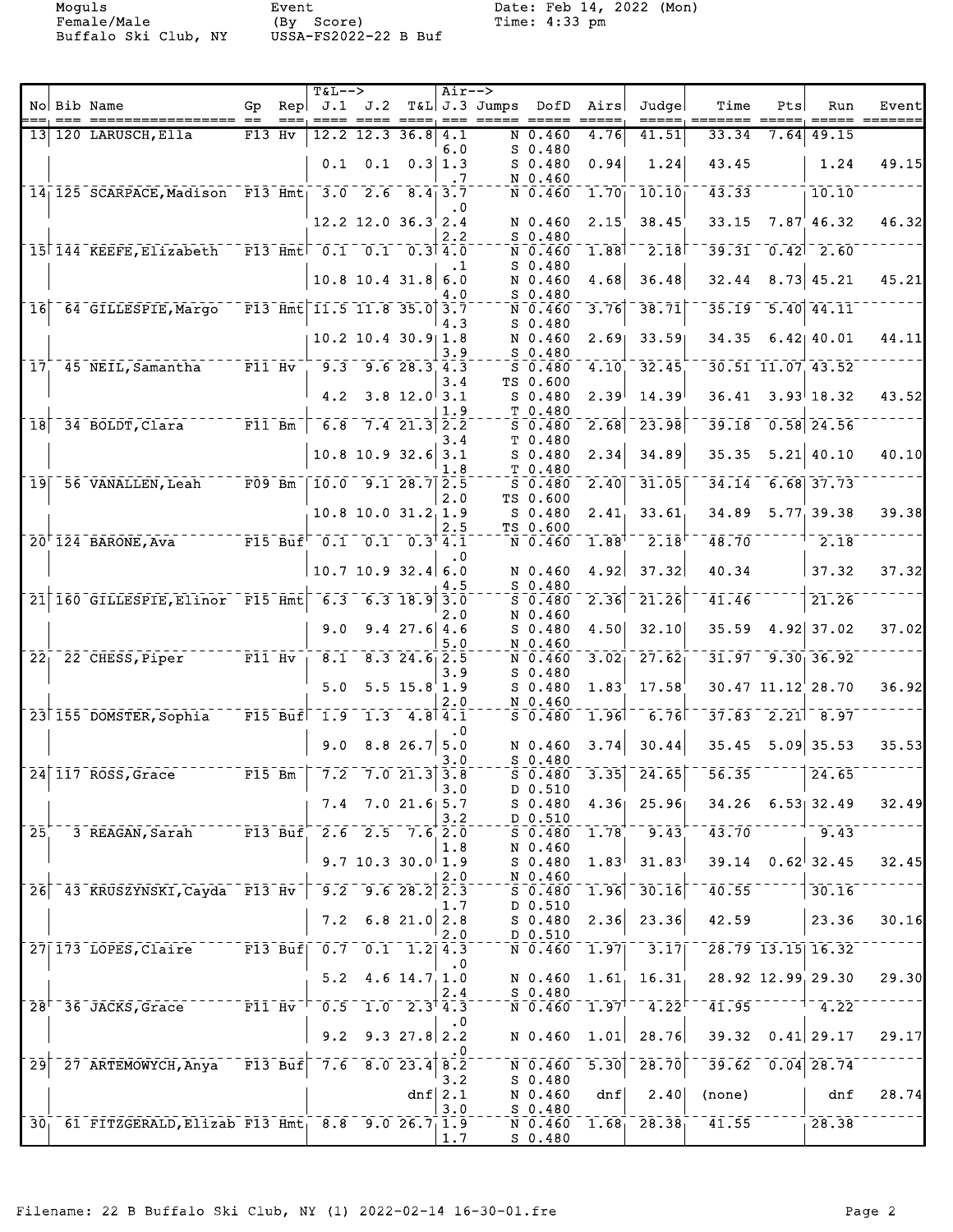|                            |                                                                                                          |                                      |     | $T&L--&>$                                                                         |                        |                                                     | $Air--$                       |                |                        |                     |                                                                  |                                                                                               |                   |                                              |       |
|----------------------------|----------------------------------------------------------------------------------------------------------|--------------------------------------|-----|-----------------------------------------------------------------------------------|------------------------|-----------------------------------------------------|-------------------------------|----------------|------------------------|---------------------|------------------------------------------------------------------|-----------------------------------------------------------------------------------------------|-------------------|----------------------------------------------|-------|
|                            | No Bib Name                                                                                              | Gp                                   | Rep |                                                                                   | J.1 J.2                |                                                     |                               | T&L  J.3 Jumps | DofD                   | Airs                | Judge                                                            | Time                                                                                          | Pts               | Run                                          | Event |
|                            |                                                                                                          |                                      |     | 4.2                                                                               |                        | 4.4 12.9                                            | $\cdot$ 7                     |                | $S$ 0.480              | 0.33                | 13.23                                                            | 39.13                                                                                         | $\overline{0.64}$ | 13.87                                        | 28.38 |
| $\overline{31}$            | 30 CALLAHAN, Stella                                                                                      | $-\bar{F}07-\bar{B}\bar{m}$          |     | $\bar{\mathfrak{o}}$ .i                                                           |                        | $\overline{0.1}$ $\overline{0.3}$ $\overline{2.2}$  | $\cdot$ 0                     |                | N 0.460                | 2.45                | $\left  2.75 \right $                                            | (none)                                                                                        |                   | 2.75                                         |       |
|                            |                                                                                                          |                                      |     | 7.6                                                                               |                        | 7.021.93.5                                          | 3.0                           |                | $S$ 0.480<br>N 0.460   | 2.76                | 24.66                                                            | 37.08                                                                                         |                   | $3.12$ 27.78                                 | 27.78 |
|                            |                                                                                                          |                                      |     |                                                                                   |                        |                                                     | 2.4                           |                | $S$ 0.480              |                     |                                                                  |                                                                                               |                   |                                              |       |
| $\bar{3}\bar{2}$           | 32 CONLEY, Elise F13 Buf 0.2 0.4 0.9 2.0                                                                 |                                      |     |                                                                                   |                        |                                                     | 3.0                           |                | N 0.460<br>$S_0.480$   | 2.36                | 3.26                                                             | 51.08                                                                                         |                   | 3.26                                         |       |
|                            |                                                                                                          |                                      |     | 7.8                                                                               |                        | $8.4$ 24.3 2.1                                      | 4.2                           |                | N 0.460<br>$S$ 0.480   | 2.97                | 27.27                                                            | 45.88                                                                                         |                   | 27.27                                        | 27.27 |
| $\overline{3}\overline{3}$ | 5 LABRASCA, Gianna                                                                                       | $\overline{F13}$ $\overline{Hv}$     |     | $\overline{3.9}$                                                                  |                        | $\overline{3.7}$ $\overline{11.4}$ $\overline{3.1}$ |                               |                | N 0.460                | 1.46                |                                                                  | $12.86$ $1:12.24$                                                                             |                   | 12.86                                        |       |
|                            |                                                                                                          |                                      |     | 7.4                                                                               |                        | 8.023.12.0                                          | .1                            |                | $S_0.480$<br>N 0.460   | 2.64                | 25.74                                                            | 41.47                                                                                         |                   | 25.74                                        | 25.74 |
|                            | $34$ <sup><math>-55</math></sup> KAPTEIN, Alexa <sup>---</sup>                                           |                                      |     | $F13$ $Hmt$ $0.1$ $0.1$ $0.3$ $4.0$                                               |                        |                                                     | 3.6                           |                | $S$ 0.480<br>N 0.460   | 1.93                | 2.23                                                             | $\overline{(\text{none})}$                                                                    |                   | 2.23                                         |       |
|                            |                                                                                                          |                                      |     | 5.6                                                                               |                        | $6.4$ 18.0 3.4                                      | . 2                           |                | $S$ 0.480<br>N 0.460   | 4.68                | 22.68                                                            | 40.32                                                                                         |                   | 22.68                                        | 22.68 |
|                            |                                                                                                          |                                      |     |                                                                                   |                        |                                                     | 6.5                           |                | $S$ 0.480              |                     |                                                                  |                                                                                               |                   |                                              |       |
|                            | 35 <sup>+</sup> 62 PARMENTER, Johanna F09 Hv <sup>-<math>\mid</math></sup> 5.9 6.0 17.9 <sup>1</sup> 3.1 |                                      |     |                                                                                   |                        |                                                     | 1.8                           |                | $S$ 0.480<br>N 0.460   | $2.30$ <sup>1</sup> | 20.15                                                            | 51.36                                                                                         |                   | 20.15                                        |       |
|                            |                                                                                                          |                                      |     | 1.0                                                                               | 0.6                    | 2.4                                                 | $\cdot$ . 7<br>. 6            |                | $S$ 0.480<br>N 0.460   | 0.60                | 3.00                                                             | 48.93                                                                                         |                   | 3.00                                         | 20.15 |
|                            | 36 74 GILLESPIE, Orla                                                                                    | $\bar{F}09$ $\bar{H}$ mt             |     | $\overline{3.2}$                                                                  | $\overline{2.8}$       |                                                     | $9.0$   $2.0$                 |                | $S$ 0.480              | 4.41                | 13.41                                                            | 47.92                                                                                         |                   | 13.41                                        |       |
|                            |                                                                                                          |                                      |     | 5.5                                                                               |                        | $6.0$ 17.3 2.1                                      | 7.5                           |                | N 0.460<br>$S_0.480$   | 1.82                | 19.07                                                            | 50.04                                                                                         |                   | 19.07                                        | 19.07 |
| 37 <sub>1</sub>            | $75$ BEEMAN, Stella $175$ F11 Hmt, $2.6$ $2.6$ $7.8$ 1.8                                                 |                                      |     |                                                                                   |                        |                                                     | 1.8                           |                | N 0.460<br>$S = 0.480$ | 1.64                | 9.44                                                             | 50.82                                                                                         |                   | 9.44                                         |       |
|                            |                                                                                                          |                                      |     | 3.0                                                                               | 3.2                    |                                                     | 1.7<br>$9.3^{+}2.0$           |                | N 0.460<br>N 0.460     | 1.78                | 11.08                                                            | 49.59                                                                                         |                   | 11.08                                        | 11.08 |
|                            |                                                                                                          |                                      |     |                                                                                   |                        |                                                     | 1.8                           |                | $S$ 0.480              |                     |                                                                  |                                                                                               |                   |                                              |       |
|                            | 38 53 GELLASCH, Katherin F09 Pa 70.1                                                                     |                                      |     |                                                                                   | $\overline{0.1}$       |                                                     | $0.3$ $\overline{2.1}$<br>1.0 |                | $N = 0.460$<br>D 0.510 | $\overline{1.47}$   | 1.77                                                             | $\overline{39.19}$                                                                            |                   | $\overline{0.56}$ $\overline{2.33}$          |       |
|                            |                                                                                                          |                                      |     | 0.1                                                                               | 0.1                    |                                                     | 0.3 1.2                       |                | $S_0.480$              | 0.57                | 0.87                                                             | (none)                                                                                        |                   | 0.87                                         | 2.33  |
|                            | 39 146 CLARKE, Madison                                                                                   |                                      |     | $\sqrt{15}$ $\overline{B}$ uf $\sqrt{0.1}$ $\sqrt{0.1}$ $\sqrt{0.3}$ $\sqrt{1.0}$ |                        |                                                     |                               |                | $N = 0.460$            | 0.46                |                                                                  | $0.76$ $1.02.38$                                                                              |                   | 0.76                                         |       |
|                            |                                                                                                          |                                      |     | 0.3                                                                               | 0.4                    | 1.0, 2.0                                            | $\cdot$ 0                     |                | $S_0.480$              | 0.96                | 2.01                                                             | 58.72                                                                                         |                   | 2.01                                         | 2.01  |
|                            | $40+-73-SWAN, Harper$                                                                                    | $^{-}$ $\bar{F}$ 09 $^{-}$ Bm $^{-}$ |     |                                                                                   |                        | $\bar{d}n\bar{f}$                                   | $\cdot$ 0                     |                |                        | dnf                 |                                                                  | $\overline{(\text{none})}$                                                                    |                   | $\overline{dnf}$                             |       |
|                            |                                                                                                          |                                      |     | 0.1                                                                               | 0.1                    |                                                     | $0.3$ 2.5                     |                | N 0.460                | 1.15                |                                                                  | $1.45$ 1:16.88                                                                                |                   | 1.45                                         | 1.45  |
|                            |                                                                                                          |                                      |     |                                                                                   |                        |                                                     | $\cdot$ .0                    |                |                        |                     |                                                                  |                                                                                               |                   |                                              |       |
|                            | 1 115 EDWARDS, Christoph M13 Hv 15.7 15.4 46.7 8.6                                                       |                                      |     |                                                                                   |                        |                                                     |                               |                |                        |                     |                                                                  | $3\quad 0.650 \quad 8.59 \quad 55.24 \quad 23.22 \quad 16.84 \quad 72.08$                     |                   |                                              |       |
|                            |                                                                                                          |                                      |     | $16.0$ 16.0 48.0 8.9                                                              |                        |                                                     | 6.0                           |                | TS 0.500               |                     | $30.65011.15$ $59.15$                                            |                                                                                               |                   | 21.92 18.58 77.73                            | 77.73 |
|                            | $\overline{2}$ <sup>-</sup> 54 HACKER, Cayden <sup>----</sup> M11 Hmt 16.4 16.2 48.9 8.5                 |                                      |     |                                                                                   |                        |                                                     | 7.9                           |                | 3p 0.680               |                     |                                                                  | $7.98$ $56.88$ $-24.66$ $14.91$ $71.79$                                                       |                   |                                              |       |
|                            |                                                                                                          |                                      |     |                                                                                   |                        |                                                     | 9.2                           |                | $-5 - 380$<br>TS 0.500 |                     |                                                                  |                                                                                               |                   |                                              |       |
|                            |                                                                                                          |                                      |     |                                                                                   | $16.5$ 16.4 49.3 6.7   |                                                     | 4.8                           |                | 3 0.650<br>TS 0.500    | 6.75                | 56.10                                                            |                                                                                               |                   | $24.11$ 15.65 71.75                          | 71.79 |
|                            | 3 110 BERGLUND, Robert M15 Hmt 15.7 15.3 46.5 6.9                                                        |                                      |     |                                                                                   |                        |                                                     | 9.0                           |                | 3p 0.680               |                     | $\sqrt{50.380}$ $\sqrt{8.74}$ $\sqrt{55.24}$                     |                                                                                               |                   | $\sqrt{23.66}$ 16.25 71.49                   |       |
|                            |                                                                                                          |                                      |     |                                                                                   |                        |                                                     | dnf $4.9$                     |                | S 0.380                | dnf                 | 1.86                                                             | (none)                                                                                        |                   | dnf                                          | 71.49 |
|                            | $4^{\dagger}$ 47 CANZANO, Gavin $13$ Bm <sup>-<math>+</math></sup> 15.2 15.0 45.3 <sup>+</sup> 5.9       |                                      |     |                                                                                   |                        |                                                     | . 0                           |                | $-3 - 0.650$           |                     | $\overline{9.54}^{\dagger\, -} \,\overline{54.84}^{\dagger\, -}$ |                                                                                               |                   | $\sqrt{26.14}$ $\sqrt{12.92}$ $\sqrt{67.76}$ |       |
|                            |                                                                                                          |                                      |     |                                                                                   | $15.7$ 15.7 47.1 8.7   |                                                     | 8.4                           |                | 3p 0.680<br>30.650     | 8.90                | 56.00                                                            | 24.57 15.03 71.03                                                                             |                   |                                              | 71.03 |
|                            |                                                                                                          |                                      |     |                                                                                   |                        |                                                     | 6.5                           |                | TS 0.500               |                     |                                                                  |                                                                                               |                   |                                              |       |
|                            | 5 72 COPELAND, Russell M13 Bm 14.2 14.6 43.2 5.7                                                         |                                      |     |                                                                                   |                        |                                                     | 4.0                           |                | 3 0.650<br>3p 0.680    | 6.42                |                                                                  | $149.62$ <sup>--</sup> 25.98 13.14 62.76                                                      |                   |                                              |       |
|                            |                                                                                                          |                                      |     | $15.3$ 15.6 46.3 6.9                                                              |                        |                                                     | 4.2                           |                | 3 0.650<br>3p 0.680    |                     |                                                                  | 7.33 53.68 24.67 14.89 68.57                                                                  |                   |                                              | 68.57 |
|                            | $6 - 23$ CHESS, Greyson $M3$ Hv $15.2$ 15.1 45.4 5.0                                                     |                                      |     |                                                                                   |                        |                                                     |                               |                | $3\overline{0.650}$    |                     |                                                                  | $\overline{5.79}$ $\overline{51.24}$ $\overline{25.26}$ $\overline{14.10}$ $\overline{65.34}$ |                   |                                              |       |
|                            |                                                                                                          |                                      |     |                                                                                   | $15.6$ 15.4 $46.5$ 8.8 |                                                     | 6.7                           |                | $S$ 0.380<br>3 0.650   | 6.47                | 52.97                                                            |                                                                                               |                   | $24.19$ $15.54$ 68.51                        | 68.51 |
|                            | $7 151$ BOLDT, Luke $M3$ Bm $12.5$ 13.0 38.3 6.6                                                         |                                      |     |                                                                                   |                        |                                                     | 2.1                           |                | N 0.360<br>3 0.650     |                     |                                                                  | $7.54$ <sup>-</sup> $45.79$ <sup>--</sup> 27.34 11.31 57.10                                   |                   |                                              |       |
|                            |                                                                                                          |                                      |     | $15.0$ 15.4 45.6 8.1                                                              |                        |                                                     | 6.5                           |                | TS 0.500               |                     |                                                                  | $3.0.650 \quad 8.76 \quad 54.36 \quad 26.13 \quad 12.94 \quad 67.30 \quad 67.30$              |                   |                                              |       |
|                            |                                                                                                          |                                      |     |                                                                                   |                        |                                                     |                               |                |                        |                     |                                                                  |                                                                                               |                   |                                              |       |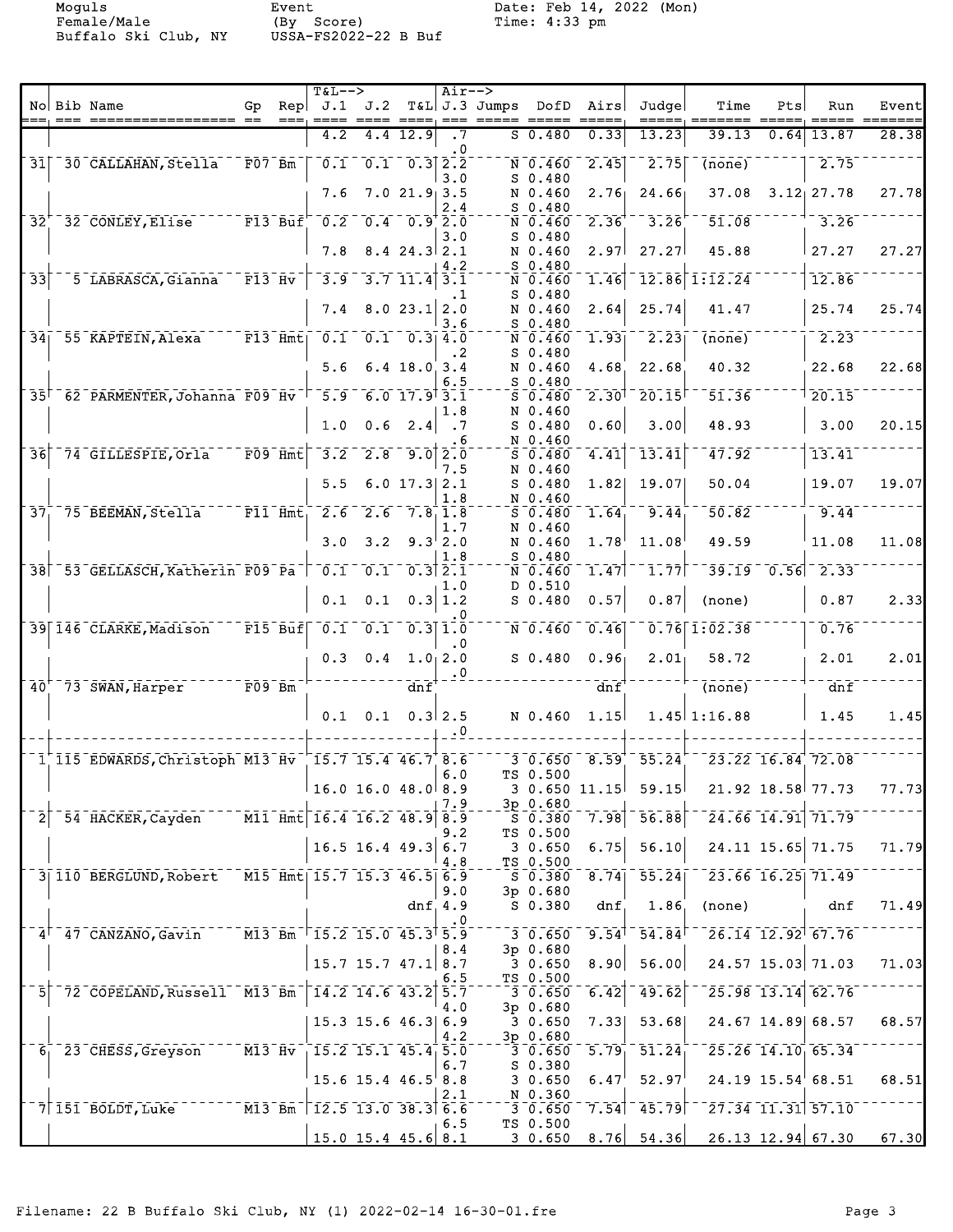|  |                                                                                   |      | $T&L-->$                                                                                                               |                            |             | $Air--$    |                    |                                                           |                             |                                          |                                                                                 |     |                                                                    |                          |
|--|-----------------------------------------------------------------------------------|------|------------------------------------------------------------------------------------------------------------------------|----------------------------|-------------|------------|--------------------|-----------------------------------------------------------|-----------------------------|------------------------------------------|---------------------------------------------------------------------------------|-----|--------------------------------------------------------------------|--------------------------|
|  | No Bib Name                                                                       | $==$ | Gp Rep $J.1$ $J.2$                                                                                                     |                            | ___________ |            | T&L J.3 Jumps DofD |                                                           | Airs<br>$=$ $=$ $=$ $=$ $=$ | Judgel                                   | Time<br>=====, ======= =====,                                                   | Pts | Run                                                                | Event                    |
|  | $--- \overline{M17} - \overline{Hv}$<br>$8'$ 136 CASTO, Owen                      |      |                                                                                                                        | $-3.0$ $-2.8$ $-8.7$ $4.0$ |             | 7.0        |                    | TS 0.500<br>$\bar{\tau}$ $\bar{0}$ .380 $\bar{\tau}$      |                             | $3.52^{+}$ $12.22^{+}$                   |                                                                                 |     | $31.89 - 5.21$ 17.43                                               |                          |
|  |                                                                                   |      |                                                                                                                        | $15.3$ 15.4 46.1 6.9       |             | 4.0        |                    | TT 0.500<br>T <sub>0.380</sub>                            | 6.52                        | 52.57                                    |                                                                                 |     | 25.35 13.98 66.55                                                  | 66.55                    |
|  | $9 112$ CONLEY, Owen $17$ Buf 13.6 13.4 40.5 6.9                                  |      |                                                                                                                        |                            |             | 7.8        |                    | TS 0.500<br>$K \overline{0.410}$                          | $\left[4.98\right]$         | 45.48                                    |                                                                                 |     | $\sqrt{24.90}$ $\sqrt{14.59}$ 60.07                                |                          |
|  |                                                                                   |      |                                                                                                                        | $15.3$ 15.0 45.5 8.0       |             | 5.7        |                    | T 0.380<br>K 0.410                                        | 6.38                        | 51.83                                    |                                                                                 |     | 25.42 13.89 65.72                                                  | 65.72                    |
|  | 10 114 BOSSOLA, Nicco M13 Pa   7.0 6.9 20.9 8.5                                   |      |                                                                                                                        |                            |             | 6.2        |                    | TS 0.500<br>TS 0.500                                      |                             | $7.67$ <sup>-28.52</sup>                 | 36.19                                                                           |     | $-28.52$                                                           |                          |
|  |                                                                                   |      |                                                                                                                        | $14.9$ 14.4 44.0 7.5       |             | 9.0<br>5.0 |                    | T 0.380<br>30.650<br>TS 0.500                             | 7.37                        | 51.32                                    |                                                                                 |     | 25.47 13.82 65.14                                                  | 65.14                    |
|  | $11^{\dagger}$ 118 SHEEHY, Neven $13^{\dagger}$ Hv $12.7$ 12.5 37.8 4.4           |      |                                                                                                                        |                            |             | 5.7        |                    | 30.650<br>3p 0.680                                        |                             | $6.73$ <sup>-</sup> $44.53$              |                                                                                 |     | $\sqrt{26.69}$ $\sqrt{12.18}$ $\sqrt{56.71}$                       |                          |
|  |                                                                                   |      |                                                                                                                        | $14.1$ 14.6 43.0 4.2       |             | 6.7        |                    | 3 0.650<br>3p 0.680                                       | 7.28                        | 50.33                                    |                                                                                 |     | $25.65$ 13.58 63.91                                                | 63.91                    |
|  | 12 128 BANYARD, Richard M17 Hmt 14.9 15.2 45.2 5.2                                |      |                                                                                                                        |                            |             | 7.7        |                    | S 0.380<br>T 0.380                                        | 4.89                        | $-50.04$                                 |                                                                                 |     | $\sqrt{26.42}$ 12.55 62.59                                         |                          |
|  |                                                                                   |      |                                                                                                                        | 13.9 14.0 41.8 6.2         |             | 8.9        |                    | $S$ 0.380<br>X 0.410                                      | 5.99                        | 47.84                                    |                                                                                 |     | 26.71 12.16 60.00                                                  | 62.59                    |
|  | $13^{\degree}$ 134 $\overline{\text{MCCALIP}}$ , Chance                           |      | $\overline{M13}$ Pa 15.0 14.9 44.8 8.9                                                                                 |                            |             | 6.0        |                    | $\bar{T}$ $\bar{0}$ .380 $\bar{0}$<br>S 0.380             |                             | $\overline{5.66}$ $\overline{50.51}$     |                                                                                 |     | 26.95 11.84 62.35                                                  |                          |
|  |                                                                                   |      | $\frac{1}{10.5}$ 10.5 31.5 7.9                                                                                         |                            |             | 6.9        |                    | T 0.380<br>TS 0.500                                       | 6.45                        | 37.95                                    |                                                                                 |     | $25.92$ 13.22 51.17                                                | 62.35                    |
|  | 14 133 BROWN, Evan M15 Hmt 14.2 14.4 42.9 4.0                                     |      |                                                                                                                        |                            |             | 5.1        |                    | 50.380<br>TS 0.500                                        |                             | $\left[4.07\right]$ $\left[46.97\right]$ |                                                                                 |     | $\sqrt{25.40}$ $\sqrt{13.92}$ $\sqrt{60.89}$                       |                          |
|  |                                                                                   |      |                                                                                                                        | $14.5$ 13.9 42.6 6.8       |             | 8.2        |                    | S 0.380<br>TS 0.500                                       | 6.68                        | 49.28                                    |                                                                                 |     | $26.07$ 13.02 62.30                                                | 62.30                    |
|  | 15 48 SWAN, Cody 77 M11 Bm 13.8 13.7 41.3 4.2                                     |      |                                                                                                                        |                            |             | 7.4        |                    | $\bar{3}\bar{0}\bar{.}\bar{6}\bar{5}\bar{0}$<br>$S$ 0.380 |                             | $\overline{5.54}$ $\overline{46.79}$     |                                                                                 |     | $\sqrt{28.30}$ $\sqrt{10.02}$ $\sqrt{56.81}$                       |                          |
|  |                                                                                   |      |                                                                                                                        | $14.5$ 14.7 $43.8$ 6.2     |             | 6.0        |                    | 30.650<br>$S_0.380$                                       | $6.31_1$                    | 50.11                                    |                                                                                 |     | $26.96$ 11.82 61.93                                                | 61.93                    |
|  | $16^+$ 69 SMITH, Liam $10^+$ M13 Hmt $-6.4$ 6.2 18.9 6.0                          |      |                                                                                                                        | $14.4$ 15.0 $44.1$ 5.1     |             | 1.0        |                    | $S = 0.380$<br>TS 0.500                                   | 2.78                        | $21.68$ <sup>t</sup><br>48.78            |                                                                                 |     | $\sqrt{29.79}$ $\sqrt{8.03}$ $\sqrt{29.71}$<br>$26.00$ 13.11 61.89 | 61.89                    |
|  | $17$ <sup>-21-BRIGGS, Curtis M11-Hmt 15.1 14.9 45.0 4.7</sup>                     |      |                                                                                                                        |                            |             | 5.5        |                    | S 0.380<br>TS 0.500<br>$S = 0.380$                        | 4.68<br>3.88                | 48.88                                    |                                                                                 |     | $\sqrt{26.28}$ $\sqrt{12.73}$ $\sqrt{61.61}$                       |                          |
|  |                                                                                   |      |                                                                                                                        | $14.4$ 14.8 43.8 4.6       |             | 4.2        |                    | TS 0.500<br>S 0.380                                       | 3.74                        | 47.54                                    |                                                                                 |     | $26.04$ 13.06 60.60                                                | 61.61                    |
|  | $18 - 17$ BRIGGS, Harrison $M13$ Hmt <sub>1</sub> 14.2 13.8 42.0 <sub>1</sub> 5.2 |      |                                                                                                                        |                            |             | 4.0        |                    | TS 0.500<br>50.380                                        |                             | $3.82$ <sup>-2</sup> $3.82$              |                                                                                 |     | $\overline{25.17}$ $\overline{14.22}$ $\overline{60.04}$           |                          |
|  |                                                                                   |      |                                                                                                                        | $12.7$ 12.8 38.3 7.9       |             | 3.7        |                    | TS 0.500<br>$S$ 0.380                                     | 5.28                        | 43.53                                    |                                                                                 |     | 25.13 14.28 57.81                                                  | 60.04                    |
|  | 19 142 DOYLE, Zachary M15 Bm   14.2 14.2 42.6 3.0 - 3 0.650                       |      |                                                                                                                        |                            |             | 6.0        |                    | T 0.380                                                   |                             |                                          | $-3.95$ <sup>1</sup> $-46.55$ <sup>1</sup> $-27.20$ $-11.50$ <sup>1</sup> 58.05 |     |                                                                    |                          |
|  |                                                                                   |      |                                                                                                                        | 4.2 4.4 12.9 4.7           |             | 4.0        |                    | TS 0.500                                                  | 6.01                        | 18.91                                    |                                                                                 |     | $34.06$ 2.30 21.21                                                 | 58.05                    |
|  | 20 170 JACKS, Spencer M15 Hv 14.2 13.7 41.8 4.2                                   |      |                                                                                                                        |                            |             | 7.8        |                    | 3 0.650<br>T 0.380                                        |                             | $-3.650 - 4.18$ $-46.03$                 | $\frac{-27.35 - 11.30}{57.33}$                                                  |     |                                                                    |                          |
|  |                                                                                   |      |                                                                                                                        | $4.4$ $4.0$ $12.6$ 7.3     |             | 2.9        |                    | TS 0.500                                                  |                             | 3 0.650 4.88 17.48                       | 41.00                                                                           |     | 17.48                                                              | 57.33                    |
|  | $21^{1}$ 169 YOUNG, Noah $17^{1}$ Buf 13.8 14.0 41.7 5.2                          |      |                                                                                                                        |                            |             | $\cdot$ 4  |                    | N 0.360<br>$-50.380$                                      |                             |                                          | $3.94$ <sup>-</sup> $45.64$ <sup>---</sup> 27.63 10.92 56.56                    |     |                                                                    |                          |
|  |                                                                                   |      |                                                                                                                        | $13.1$ 13.6 40.0 6.1       |             | 5.2        |                    | T 0.380<br>S 0.380                                        |                             | $5.26^{1}$ 45.31                         |                                                                                 |     | $28.07$ $10.33$ $55.64$                                            | 56.56                    |
|  | 22 19 CHAPMAN, Jackson M11 Bm 7 9.8 10.0 29.7 4.0                                 |      |                                                                                                                        |                            |             | 8.2        |                    | $\frac{N}{2} - \frac{0.360}{N}$                           |                             |                                          | $-3 - 0.650 - 5.45 - 35.15$ $-29.08 - 8.98$ 44.13                               |     |                                                                    |                          |
|  |                                                                                   |      |                                                                                                                        | 13.2 12.7 38.8 4.2         |             | 4.2<br>4.1 |                    | 3p 0.680<br>TS 0.500                                      |                             | $3$ 0.650 4.78 43.63                     |                                                                                 |     | $27.04$ 11.71 55.34                                                | 55.34                    |
|  | 23 15 ROLAND, Carter M11 Bm   3.9 3.8 11.5 5.9                                    |      |                                                                                                                        |                            |             | 5.5        |                    | ST 0.500                                                  |                             |                                          | $S$ $0.380$ $4.99$ $16.54$ $29.76$ $8.07$ $24.61$                               |     |                                                                    |                          |
|  |                                                                                   |      |                                                                                                                        | 13.3 12.5 38.7 3.2         |             | 3.5        |                    | 3 0.650<br>TS 0.500                                       |                             | $3.83$ , $42.53$                         |                                                                                 |     | $26.26$ $12.76$ 55.29                                              | 55.29                    |
|  | $24^+$ 60 LUONGO, Max                                                             |      | $\overline{M13}$ $\overline{Bm}$ $\overline{m}$ $\overline{11.7}$ $\overline{11.2}$ $\overline{34.3}$ $\overline{4.7}$ |                            |             | 4.7        |                    | TS 0.500                                                  |                             |                                          | $-5.0.380 - 4.13^{+ -}38.48^{+ -}29.18 - 8.84^{+}47.32^{-}$                     |     |                                                                    |                          |
|  |                                                                                   |      |                                                                                                                        | $14.5$ 14.0 42.8 4.0       |             | 3.2        |                    | S 0.380<br>TS 0.500                                       |                             | $3.12$ 45.87                             |                                                                                 |     |                                                                    | $29.16$ 8.87 54.74 54.74 |
|  | $\frac{1}{25}$ 40 COOK, Ryder $\frac{1}{25}$ M11 Bm $\frac{1}{22}$ 11.9 36.2 3.7  |      |                                                                                                                        |                            |             |            |                    |                                                           |                             |                                          | $-3.650$ $4.60$ $-40.75$ $-29.62$ $-8.25$ $49.00$                               |     |                                                                    |                          |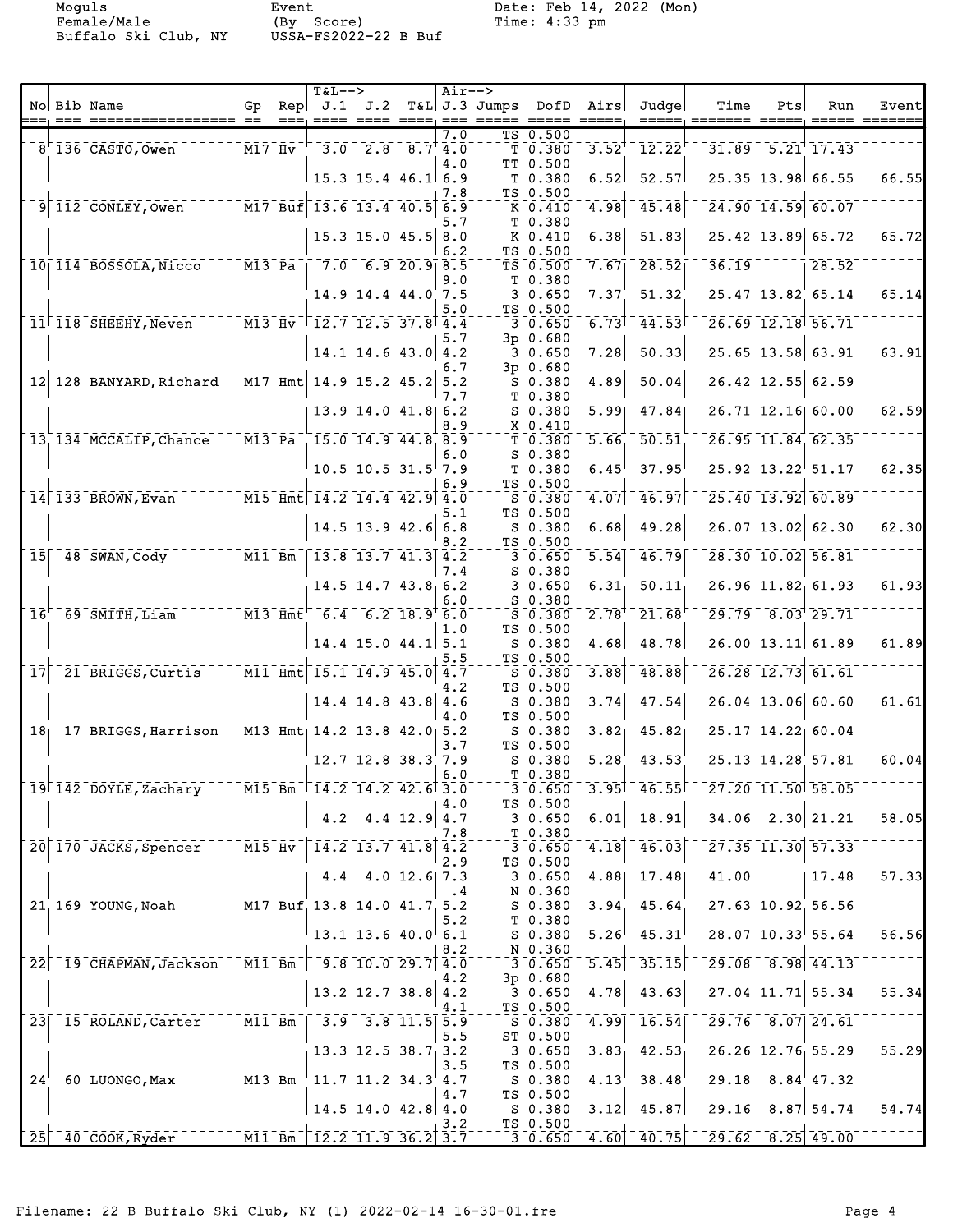|                 |                                                                                                                                              |                                                                                     | <b>T&amp;L--&gt;</b>                                                                                                     |                          |                | $Air--$   |               |                               |                  |                                                                                                                                                                                                         |                                                                |     |                                             |       |
|-----------------|----------------------------------------------------------------------------------------------------------------------------------------------|-------------------------------------------------------------------------------------|--------------------------------------------------------------------------------------------------------------------------|--------------------------|----------------|-----------|---------------|-------------------------------|------------------|---------------------------------------------------------------------------------------------------------------------------------------------------------------------------------------------------------|----------------------------------------------------------------|-----|---------------------------------------------|-------|
|                 | No Bib Name                                                                                                                                  | Gp                                                                                  | $\text{Rep}$ J.1 J.2                                                                                                     |                          |                |           | T&L J.3 Jumps | DofD                          | Airs             | Judge                                                                                                                                                                                                   | Time<br>=====; ======= =====; ===== =======                    | Pts | Run                                         | Event |
|                 |                                                                                                                                              |                                                                                     |                                                                                                                          |                          |                | 4.4       |               | TS 0.500                      |                  |                                                                                                                                                                                                         |                                                                |     |                                             |       |
|                 |                                                                                                                                              |                                                                                     |                                                                                                                          | $12.8$ 12.4 37.8 5.6     |                |           |               | 30.650                        | 6.68             | 44.48                                                                                                                                                                                                   |                                                                |     | 28.32 10.00 54.48                           | 54.48 |
|                 |                                                                                                                                              |                                                                                     |                                                                                                                          |                          |                | 8.0       |               | $S$ 0.380                     |                  |                                                                                                                                                                                                         |                                                                |     |                                             |       |
|                 | 26 164 EGGAR, Alexander                                                                                                                      |                                                                                     | $\overline{M15}$ Bm $\overline{13.6}$ 13.4 40.5 8.3                                                                      |                          |                | 2.2       |               | $S$ 0.380<br>T 0.380          |                  | $3.98$ <sup>-</sup> $44.48$                                                                                                                                                                             |                                                                |     | $28.55 - 9.69$ 54.17                        |       |
|                 |                                                                                                                                              |                                                                                     | 5.8                                                                                                                      |                          | $5.4$ 16.8 4.7 |           |               | $S$ 0.380                     | 1.88             | 18.68                                                                                                                                                                                                   | 36.55                                                          |     | 18.68                                       | 54.17 |
|                 |                                                                                                                                              |                                                                                     |                                                                                                                          |                          |                |           |               | N 0.360                       |                  |                                                                                                                                                                                                         |                                                                |     |                                             |       |
|                 | $27$ $70$ REID, Aidric                                                                                                                       | $^{-}$ $\bar{\texttt{M}}\bar{\texttt{l}}$ $\bar{\texttt{B}}\bar{\texttt{m}}$ $^{-}$ |                                                                                                                          | $7.5 - 7.0 21.8 1.7$     |                |           |               | $5 - 0.380$                   | 2.16             | $-23.91$                                                                                                                                                                                                |                                                                |     | 35.01 1.02 24.93                            |       |
|                 |                                                                                                                                              |                                                                                     |                                                                                                                          | 14.0 14.3 42.5 3.1       |                | 4.0       |               | T 0.380<br>$S$ 0.380          |                  | $2.61$ 45.06                                                                                                                                                                                            | 29.90                                                          |     | $7.88$ 52.94                                | 52.94 |
|                 |                                                                                                                                              |                                                                                     |                                                                                                                          |                          |                | 3.8       |               | T 0.380                       |                  |                                                                                                                                                                                                         |                                                                |     |                                             |       |
|                 | 28 126 WOLLEN, Trevor                                                                                                                        |                                                                                     | $-$ M17 Buf $-4.5$ $-4.7$ 13.8 3.0                                                                                       |                          |                |           |               | $T\bar{S}$ 0.500              | 3.09             | $\overline{16.89}$                                                                                                                                                                                      |                                                                |     | $31.19 - 6.15$ 23.04                        |       |
|                 |                                                                                                                                              |                                                                                     |                                                                                                                          |                          |                | 4.2       |               | $S$ 0.380                     |                  |                                                                                                                                                                                                         |                                                                |     |                                             |       |
|                 |                                                                                                                                              |                                                                                     |                                                                                                                          | $12.6$ 13.0 38.4 5.7     |                | 3.2       |               | $S$ 0.380<br>T 0.380          | 3.37             | 41.77                                                                                                                                                                                                   |                                                                |     | $28.64$ 9.57 51.34                          | 51.34 |
| $\overline{29}$ |                                                                                                                                              |                                                                                     | $\begin{bmatrix} 11.4 & 11.6 & 34.5 & 5.7 \end{bmatrix}$                                                                 |                          |                |           |               | T0.380                        | 3.30             | 37.80                                                                                                                                                                                                   |                                                                |     | $\left[27.99\right]10.44\right]48.24$       |       |
|                 |                                                                                                                                              |                                                                                     |                                                                                                                          |                          |                | 3.0       |               | S 0.380                       |                  |                                                                                                                                                                                                         |                                                                |     |                                             |       |
|                 |                                                                                                                                              |                                                                                     |                                                                                                                          | $12.6$ 12.0 36.9 4.2     |                |           |               | $S$ 0.380                     | 2.56             | 39.46                                                                                                                                                                                                   |                                                                |     | 27.57 11.00 50.46                           | 50.46 |
|                 | 30 130 DOYLE, Noah M13 Bm 12.7 12.7 38.1 3.7                                                                                                 |                                                                                     |                                                                                                                          |                          |                | 2.7       |               | N 0.360<br>$3 - 0.650$        |                  | $4.50$ <sup>-42.60</sup>                                                                                                                                                                                |                                                                |     | $30.22 - 7.45$ 50.05                        |       |
|                 |                                                                                                                                              |                                                                                     |                                                                                                                          |                          |                | 4.2       |               | TS 0.500                      |                  |                                                                                                                                                                                                         |                                                                |     |                                             |       |
|                 |                                                                                                                                              |                                                                                     |                                                                                                                          | 12.0 11.6 35.4 4.1       |                |           |               | 30.650                        | 3.45             | 38.85                                                                                                                                                                                                   |                                                                |     | 29.29 8.70 47.55                            | 50.05 |
|                 |                                                                                                                                              |                                                                                     |                                                                                                                          |                          |                | 1.5       |               | DS 0.530                      |                  |                                                                                                                                                                                                         |                                                                |     |                                             |       |
|                 |                                                                                                                                              |                                                                                     | $\top$ 10.9 10.6 32.3 $\top$ 3.0                                                                                         |                          |                | 5.1       |               | T0.380<br>S 0.380             |                  | $\overline{3.07}^{\dagger\, -} \, \overline{35.32}^{\dagger}$                                                                                                                                           |                                                                |     | $25.06 - 14.37$ 49.69                       |       |
|                 |                                                                                                                                              |                                                                                     | 9.0                                                                                                                      |                          | 8.526.35.4     |           |               | 30.650                        | 4.34             | 30.59                                                                                                                                                                                                   |                                                                |     | 24.44 15.20 45.79                           | 49.69 |
|                 |                                                                                                                                              |                                                                                     |                                                                                                                          |                          |                | 2.2       |               | T 0.380                       |                  |                                                                                                                                                                                                         |                                                                |     |                                             |       |
|                 | 32 152 KILPELA, Devin                                                                                                                        |                                                                                     | $^{-1}$ M13 $^{-}$ Pa $^{-} $ 13.0 13.0 39.0 $^{\dagger}$ 5.7                                                            |                          |                |           |               | $5 - 0.380$                   |                  | $3.88$ <sup>-</sup> $42.88$                                                                                                                                                                             |                                                                |     | $30.88 - 6.56$ 49.44                        |       |
|                 |                                                                                                                                              |                                                                                     |                                                                                                                          | 11.8 12.0 35.7 4.3       |                | 4.2       |               | K 0.410<br>$S$ 0.380          | 2.38             | 38.08                                                                                                                                                                                                   | 28.71                                                          |     | $9.47$ 47.55                                | 49.44 |
|                 |                                                                                                                                              |                                                                                     |                                                                                                                          |                          |                | 2.1       |               | N 0.360                       |                  |                                                                                                                                                                                                         |                                                                |     |                                             |       |
|                 | $33^{ -59}$ ADAMS, Hudson $12^{ -60}$ M11 Bm $-8.9$ 9.4 27.5 4.4                                                                             |                                                                                     |                                                                                                                          |                          |                |           |               | T 0.380                       | 2.24             | $-29.69$                                                                                                                                                                                                | 30.44                                                          |     | 7.15, 36.84                                 |       |
|                 |                                                                                                                                              |                                                                                     |                                                                                                                          |                          |                | 1.4       |               | D 0.410                       |                  |                                                                                                                                                                                                         |                                                                |     |                                             |       |
|                 |                                                                                                                                              |                                                                                     |                                                                                                                          | $12.8$ $12.0$ $37.2$ 3.7 |                | 4.2       |               | T 0.380<br>TS 0.500           | 3.50             | 40.70                                                                                                                                                                                                   | 29.30                                                          |     | $8.68^{+}49.38$                             | 49.38 |
|                 | 34 102 MEISENZAHL, Alex                                                                                                                      |                                                                                     | $\overline{M15}$ Bm $\overline{7.0}$ 6.8 20.7 7.5                                                                        |                          |                |           |               | $3 - 0.650$                   |                  | $\left[4.90\right]$ $\left[25.60\right]$                                                                                                                                                                |                                                                |     | $30.70 - 6.80$ 32.40                        |       |
|                 |                                                                                                                                              |                                                                                     |                                                                                                                          |                          |                | $\cdot$ 1 |               | N 0.360                       |                  |                                                                                                                                                                                                         |                                                                |     |                                             |       |
|                 |                                                                                                                                              |                                                                                     | 9.7                                                                                                                      |                          | 9.729.1        | 7.9       |               | 30.650                        | 5.74             | 34.84                                                                                                                                                                                                   |                                                                |     | 24.99 14.47 49.31                           | 49.31 |
| $\overline{35}$ | 7 LINCOLN, Briggs                                                                                                                            |                                                                                     | $\overline{M11}$ $\overline{Hm}$ t $\overline{L}$ $\overline{11.2}$ $\overline{11.0}$ $\overline{33.3}$ $\overline{3.7}$ |                          |                |           |               | 3p 0.680<br>S 0.380           |                  | $\overline{2.38}$ $\overline{35.68}$                                                                                                                                                                    |                                                                |     | $28.52 - 9.73$ 45.41                        |       |
|                 |                                                                                                                                              |                                                                                     |                                                                                                                          |                          |                | 2.4       |               | D 0.410                       |                  |                                                                                                                                                                                                         |                                                                |     |                                             |       |
|                 |                                                                                                                                              |                                                                                     |                                                                                                                          | $11.0$ 10.8 32.7 6.1     |                |           |               | $S$ 0.380                     | 3.17             | 35.87                                                                                                                                                                                                   |                                                                |     | $27.53$ 11.06 46.93                         | 46.93 |
|                 |                                                                                                                                              |                                                                                     |                                                                                                                          |                          |                | 2.1       |               | D 0.410                       |                  |                                                                                                                                                                                                         |                                                                |     |                                             |       |
|                 | $36^\circ$ $116^\circ$ JACKS, Eli<br>$\overline{M13}$ $\overline{Hv}$ $\overline{12.4}$ $\overline{12.5}$ $\overline{37.3}$ $\overline{2.7}$ |                                                                                     |                                                                                                                          |                          |                | 4.7       |               | $3 - 0.650$<br>$S$ 0.380      |                  | $3.53$ 40.88                                                                                                                                                                                            |                                                                |     | $31.65 - 5.53$ 46.41                        |       |
|                 |                                                                                                                                              |                                                                                     | $\vert$ 11.6 10.9 33.8 $\vert$ 2.7                                                                                       |                          |                |           |               | 30.650                        |                  | $3.61$ $37.36$                                                                                                                                                                                          |                                                                |     | $31.17$ 6.17 43.53                          | 46.41 |
|                 |                                                                                                                                              |                                                                                     |                                                                                                                          |                          |                | 4.9       |               | $S$ 0.380                     |                  |                                                                                                                                                                                                         |                                                                |     |                                             |       |
|                 | $37$ <sup>-39-</sup> PARMENTER, Everett M11-Hv <sup>-</sup> 12.2 11.8 36.0 3.0                                                               |                                                                                     |                                                                                                                          |                          |                |           |               | M 0.410                       |                  | $\overline{3.09}$ $\overline{39.09}$                                                                                                                                                                    |                                                                |     | $\overline{31.11}$ 6.25 45.34               |       |
|                 |                                                                                                                                              |                                                                                     |                                                                                                                          | $7.3$ $7.3$ $21.9$ $4.7$ |                | 4.9       |               | S 0.380                       |                  | N $0.360$ 4.80 26.70                                                                                                                                                                                    |                                                                |     | $28.45$ 9.82 36.52                          | 45.34 |
|                 |                                                                                                                                              |                                                                                     |                                                                                                                          |                          |                | 8.2       |               | S 0.380                       |                  |                                                                                                                                                                                                         |                                                                |     |                                             |       |
|                 | 38 16 SIEGLER, Sonny M13 Hmt 12.2 12.5 37.0 5.1                                                                                              |                                                                                     |                                                                                                                          |                          |                |           |               |                               |                  |                                                                                                                                                                                                         | $S$ 0.380 4.09 41.14 33.01 3.70 44.84                          |     |                                             |       |
|                 |                                                                                                                                              |                                                                                     |                                                                                                                          |                          |                | 5.7       |               | T <sub>0.380</sub>            |                  |                                                                                                                                                                                                         |                                                                |     |                                             |       |
|                 |                                                                                                                                              |                                                                                     |                                                                                                                          | $5.7$ $5.2$ $16.4$ $2.9$ |                | 2.9       |               | S 0.380<br>T <sub>0.380</sub> |                  | $2.20$ , $18.55$                                                                                                                                                                                        |                                                                |     | $34.60 \quad 1.57, 20.12$                   | 44.84 |
|                 | 39 <sup>t-4</sup> BROWN, Maxwell <sup>----</sup> M13 <sup>-Hmt-11.4-11.0-33.6<sup>t</sup>3.0</sup>                                           |                                                                                     |                                                                                                                          |                          |                |           |               |                               |                  | $\bar{N}$ $\bar{0}$ $\bar{0}$ $\bar{3}$ $\bar{6}$ $\bar{0}$ $\bar{0}$ $\bar{2}$ $\bar{0}$ $\bar{3}$ $\bar{3}$ $\bar{1}$ $\bar{0}$ $\bar{3}$ $\bar{5}$ $\bar{0}$ $\bar{3}$ $\bar{1}$ $\bar{0}$ $\bar{1}$ |                                                                |     | $\sqrt{29.28}$ $\sqrt{8.71}$ $\sqrt{44.64}$ |       |
|                 |                                                                                                                                              |                                                                                     |                                                                                                                          |                          |                | 3.3       |               | S 0.380                       |                  |                                                                                                                                                                                                         |                                                                |     |                                             |       |
|                 |                                                                                                                                              |                                                                                     |                                                                                                                          | 4.2 4.0 12.3 3.2         |                |           |               | $S$ 0.380                     | 1.21             | 13.51                                                                                                                                                                                                   |                                                                |     | $30.65$ 6.87 20.38                          | 44.64 |
|                 | 40 168 LUONGO, Will W13 Bm 7 8.7 7.6 24.4 4.9                                                                                                |                                                                                     |                                                                                                                          |                          |                | . 0       |               | $-50.380$                     |                  | $\overline{1.93}$ $\overline{26.38}$                                                                                                                                                                    |                                                                |     | $32.54 - 4.34$ 30.72                        |       |
|                 |                                                                                                                                              |                                                                                     |                                                                                                                          |                          |                | $\cdot$ 2 |               | N 0.360                       |                  |                                                                                                                                                                                                         |                                                                |     |                                             |       |
|                 |                                                                                                                                              |                                                                                     |                                                                                                                          | $10.8$ 10.6 32.1 4.3     |                |           |               | S 0.380                       |                  | $2.67$ 34.77                                                                                                                                                                                            |                                                                |     | $28.91$ $9.21$ $43.98$                      | 43.98 |
|                 |                                                                                                                                              |                                                                                     |                                                                                                                          |                          |                | 2.9       |               | N 0.360                       |                  |                                                                                                                                                                                                         |                                                                |     |                                             |       |
| $41^{-}$        | $-8$ LAMBROS, Charles $-$ M11 Hv $-8.8$ 8.6 26.1 3.0                                                                                         |                                                                                     |                                                                                                                          |                          |                | 4.2       |               | $S_0.380$                     |                  |                                                                                                                                                                                                         | $\sqrt{N}$ 0.360 $\sqrt{2.67}$ 28.77 $\sqrt{32.62}$ 4.23 33.00 |     |                                             |       |
|                 |                                                                                                                                              |                                                                                     |                                                                                                                          | $12.5$ 12.0 36.8 2.6     |                |           |               | N 0.360                       | $1.61^{\dagger}$ |                                                                                                                                                                                                         | $38.36^{1}$ $33.31$ $3.30^{1}$ $41.66$                         |     |                                             | 41.66 |
|                 |                                                                                                                                              |                                                                                     |                                                                                                                          |                          |                | 1.8       |               | $S_{0.380}$                   |                  |                                                                                                                                                                                                         |                                                                |     |                                             |       |
|                 | 42 137 MAGNER, Beau M15 Hmt 10.4 10.4 31.2 3.7                                                                                               |                                                                                     |                                                                                                                          |                          |                |           |               |                               |                  |                                                                                                                                                                                                         | $50.380 - 2.31$ $- 33.51$ $- 30.05 - 7.68$ 41.19               |     |                                             |       |
|                 |                                                                                                                                              |                                                                                     |                                                                                                                          | $3.4$ $3.0$ $9.6$ 7.0    |                | 2.4       |               | T <sub>0.380</sub>            |                  |                                                                                                                                                                                                         |                                                                |     |                                             | 41.19 |
|                 |                                                                                                                                              |                                                                                     |                                                                                                                          |                          |                |           |               |                               |                  |                                                                                                                                                                                                         |                                                                |     |                                             |       |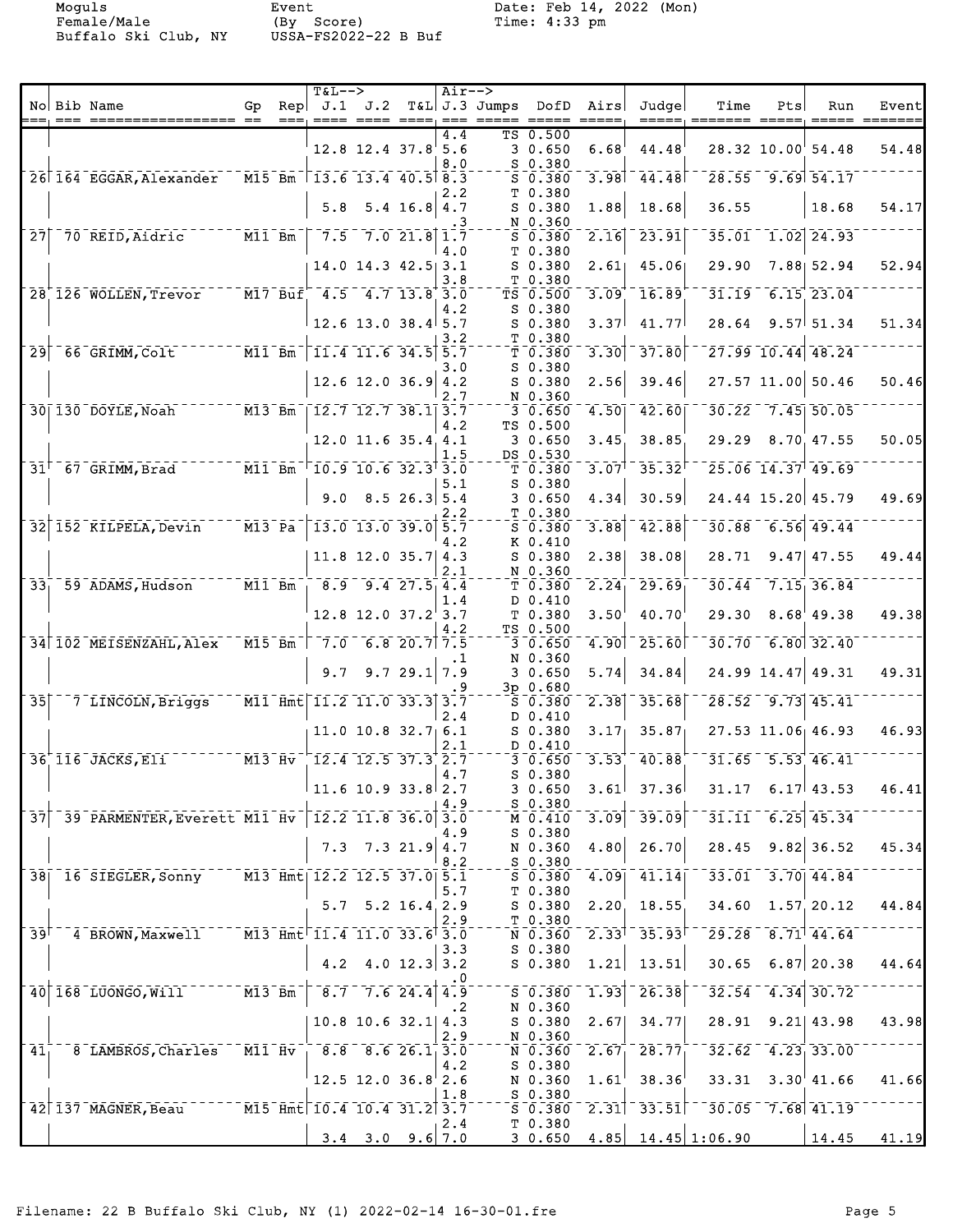|                            |                                                      |                                                             |      | $T&L-->$                                                                                                                        |                                                                        |                                                     | $Air--$   |                                                |                                                                                               |                                                    |                                                                                  |                            |     |                                   |       |
|----------------------------|------------------------------------------------------|-------------------------------------------------------------|------|---------------------------------------------------------------------------------------------------------------------------------|------------------------------------------------------------------------|-----------------------------------------------------|-----------|------------------------------------------------|-----------------------------------------------------------------------------------------------|----------------------------------------------------|----------------------------------------------------------------------------------|----------------------------|-----|-----------------------------------|-------|
|                            | No Bib Name                                          | Gp                                                          | $==$ | $\mathsf{Rep} \mathsf{J.1} $                                                                                                    | J.2                                                                    |                                                     |           | T&L J.3 Jumps<br>==== ==== ====, === ===== === | DofD                                                                                          | Airs<br>$\qquad \qquad \doteq\qquad \qquad \qquad$ | Judgel                                                                           | Time<br>=====, =======     | Pts | Run<br>=====, =====               | Event |
|                            | $43'$ $104$ FLYNN, Sean                              |                                                             |      | $\overline{15}$ $\overline{15}$ $\overline{B}u\overline{f}$ $\overline{0.1}$ $\overline{0.1}$ $\overline{0.3}$ $\overline{2.2}$ |                                                                        |                                                     | . 8       |                                                | $S$ 0.380<br>$\bar{s}$ $\bar{0}$ $\bar{s}$ $\bar{s}$ $\bar{0}$                                | 3.49                                               | 3.79                                                                             |                            |     | $31.51 - 5.72$ <sup>1</sup> 9.51  |       |
|                            |                                                      |                                                             |      |                                                                                                                                 |                                                                        |                                                     | 7.4       |                                                | N 0.360                                                                                       |                                                    |                                                                                  |                            |     |                                   |       |
|                            |                                                      |                                                             |      |                                                                                                                                 | $10.2$ 10.0 30.3 4.1                                                   |                                                     | 7.0       |                                                | $S$ 0.380<br>N 0.360                                                                          | 4.07                                               | 34.37                                                                            | 31.11                      |     | $6.25 \, 40.62$                   | 40.62 |
|                            | 44 50 HAMISTER, Michael M11 Hmt 10.8 10.5 32.0 4.0   |                                                             |      |                                                                                                                                 |                                                                        |                                                     | 3.7       |                                                | $5 - 0.380$<br>T 0.380                                                                        | $\left[2.92\right]$                                | 34.87                                                                            |                            |     | $31.56 - 5.65$ 40.52              |       |
|                            |                                                      |                                                             |      |                                                                                                                                 | $3.0 \quad 3.6$                                                        |                                                     | $9.9$ 4.4 |                                                | $S$ 0.380                                                                                     | 1.78                                               | 11.68                                                                            | 37.95                      |     | 11.68                             | 40.52 |
|                            | 45 38 LYONS, James M13 Hmt 11.6 11.4 34.5 2.4        |                                                             |      |                                                                                                                                 |                                                                        |                                                     | .3        |                                                | T 0.380<br>$S = 0.380$                                                                        |                                                    | $\overline{2.91}$ $\overline{37.41}$                                             |                            |     | $33.47 - 3.09$ 40.50              |       |
|                            |                                                      |                                                             |      |                                                                                                                                 | $7.2 \quad 6.6 \quad 20.7 \quad 4.3$                                   |                                                     | 4.0       |                                                | TS 0.500<br>$S$ 0.380                                                                         | 2.78                                               | 23.48                                                                            | 32.94                      |     | $3.80 \, 27.28$                   | 40.50 |
|                            | 46 109 VIGIL, Jeronimo M13 Hmt 4.3 3.4 dnf 2.7       |                                                             |      |                                                                                                                                 |                                                                        |                                                     | 3.2       |                                                | N 0.360<br>50.380                                                                             | dnf                                                | $-13.75$                                                                         | $\overline{(\text{none})}$ |     | dnf                               |       |
|                            |                                                      |                                                             |      |                                                                                                                                 |                                                                        |                                                     | 3.3       |                                                | N 0.360                                                                                       |                                                    |                                                                                  |                            |     |                                   |       |
|                            |                                                      |                                                             |      |                                                                                                                                 | $11.3$ 12.0 35.0 2.0                                                   |                                                     | 3.0       |                                                | $S$ 0.380<br>N 0.360                                                                          | 1.84                                               | 36.79                                                                            | 33.42                      |     | $3.15$ 39.94                      | 39.94 |
|                            | 47 131 MARTIN, Owen M15 Pa                           |                                                             |      |                                                                                                                                 | $\overline{11.1}$ $\overline{10.8}$ $\overline{32.8}$ $\overline{1.0}$ |                                                     | 2.0       |                                                | N 0.360<br>$S$ 0.380                                                                          | $\overline{1.12}$                                  | 33.97                                                                            |                            |     | $35.39 - 0.51$ 34.48              |       |
|                            |                                                      |                                                             |      |                                                                                                                                 | 10.3 10.8 31.7   4.1                                                   |                                                     |           |                                                | N 0.360                                                                                       | 2.95                                               | 34.60                                                                            | 32.73                      |     | 4.08 38.68                        | 38.68 |
|                            | 48 37 ADAMS, Theodore                                | $ \bar{M}$ 09 $\bar{B}$ m $\bar{B}$                         |      | $11.0$ 11.0 33.0 2.4                                                                                                            |                                                                        |                                                     | 3.9       |                                                | S 0.380<br>$S = 0.380$                                                                        |                                                    | $\overline{2.24}$ $\overline{35.24}$                                             | $\overline{33.49}$         |     | 3.06, 38.30                       |       |
|                            |                                                      |                                                             |      | 6.3                                                                                                                             |                                                                        | 6.6 $19.3$ 1.8                                      | 3.7       |                                                | N 0.360<br>N 0.360                                                                            | 1.37 <sup>1</sup>                                  | 20.72                                                                            | 34.51                      |     | $1.69$ <sup>22.41</sup>           | 38.30 |
|                            |                                                      |                                                             |      |                                                                                                                                 |                                                                        |                                                     | 1.8       |                                                | D 0.410                                                                                       |                                                    |                                                                                  |                            |     |                                   |       |
|                            | 49 107 DOBBINS, Jack 700 M15 Bm 79.4 9.6 28.5 1.8    |                                                             |      |                                                                                                                                 |                                                                        |                                                     | 2.3       |                                                | $\bar{\texttt{N}}$ $\bar{\texttt{0}}$ . $\bar{\texttt{3}}$ 60 $\bar{\texttt{0}}$<br>$S$ 0.380 | $\overline{1.51}$                                  | 30.01                                                                            |                            |     | $34.27 - 2.01$ 32.02              |       |
|                            |                                                      |                                                             |      |                                                                                                                                 | 11.9 11.5 35.1 3.2                                                     |                                                     | 4.3       |                                                | $X$ 0.410<br>$S$ 0.380                                                                        | 2.94                                               | 38.04                                                                            | 35.95                      |     | 38.04                             | 38.04 |
|                            | 50 111 GALE, Lincoln M13 Hmt 7.0 6.8 20.7 3.0        |                                                             |      |                                                                                                                                 |                                                                        |                                                     |           |                                                | $5 - 0.380$<br>T 0.380                                                                        |                                                    | $\overline{2.39}$ $\overline{23.09}$                                             |                            |     | $34.00 - 2.38$ 25.47              |       |
|                            |                                                      |                                                             |      | 8.3                                                                                                                             |                                                                        | 8.625.333.0                                         | 3.3       |                                                | $S$ 0.380                                                                                     | 3.49 <sub>1</sub>                                  | 28.84                                                                            | 29.77                      |     | 8.05, 36.89                       | 36.89 |
|                            | $51^+$ 10 BROWN, Cameron $M1$ Buf 10.0 10.3 30.5 2.2 |                                                             |      |                                                                                                                                 |                                                                        |                                                     | 6.2       |                                                | T 0.380<br>$S = 0.380$                                                                        | $2.22^1$                                           | 32.67                                                                            |                            |     | $34.80 - 1.30$ 33.97              |       |
|                            |                                                      |                                                             |      |                                                                                                                                 | $10.2$ 10.5 31.0 2.4                                                   |                                                     | 3.4       |                                                | $X_0.410$<br>$S$ 0.380                                                                        | 1.85                                               | 32.90                                                                            | 33.36                      |     | $3.24$ 36.14                      | 36.14 |
|                            |                                                      |                                                             |      |                                                                                                                                 |                                                                        |                                                     | 2.3       |                                                | $X_0.410$                                                                                     |                                                    |                                                                                  |                            |     |                                   |       |
| $\bar{5}\bar{2}$           | $-46$ PATTON, Connor                                 | $^{-}$ MO9 $^{-}$ Bm                                        |      |                                                                                                                                 | $10.8$ $11.3$ $33.2$ $2.0$                                             |                                                     | 2.4       |                                                | $X = 0.410$<br>K 0.410                                                                        | $\mathbf{\bar{1.80}}$                              | 34.95                                                                            |                            |     | $35.39 - 0.51$ 35.46              |       |
|                            |                                                      |                                                             |      |                                                                                                                                 | $10.4$ 10.0 30.6 1.9                                                   |                                                     | 3.0       |                                                | $g$ 0.530<br>N 0.360                                                                          | 2.08                                               | 32.68                                                                            | 33.76                      |     | $2.70$ 35.38                      | 35.46 |
|                            | $53 - 24$ RESPET, Gunnar                             | $ \bar{M09}$ $\bar{Pa}$ $\bar{a}$                           |      |                                                                                                                                 | $-9.1 - 8.8 - 26.8 - 2.2$                                              |                                                     |           |                                                | $\bar{\texttt{N}}$ $\bar{\texttt{0}}$ . 360 $\bar{\texttt{0}}$                                | $1.62^{-}$                                         | 28.47                                                                            | 41.16                      |     | 28.47                             |       |
|                            |                                                      |                                                             |      | 0.1                                                                                                                             |                                                                        | $0.1 \quad 0.3 \quad 1.6$                           | 2.2       |                                                | $S$ 0.380<br>$S$ 0.380                                                                        | $0.60^{\circ}$                                     | 0.90                                                                             | 50.20                      |     | 0.90                              | 28.47 |
|                            | $54^{\dagger}$ $44^{\dagger}$ ROLAND, Davis          | $M09$ Bm                                                    |      |                                                                                                                                 | $5.2$ $5.2$ $15.6$ $4.2$                                               |                                                     | $\cdot$ 0 |                                                | $S$ 0.380                                                                                     |                                                    | $2.67$ <sup>-</sup> $18.27$ <sup>-</sup>                                         |                            |     | $30.67 - 6.84$ 25.11              |       |
|                            |                                                      |                                                             |      | 4.0                                                                                                                             |                                                                        | $3.4$ 11.1 1.8                                      | 3.0       |                                                | N 0.360<br>N 0.360                                                                            |                                                    | $1.85$ 12.95                                                                     |                            |     | $30.71$ 6.79 19.74                | 25.11 |
|                            |                                                      |                                                             |      |                                                                                                                                 |                                                                        |                                                     | 3.2       |                                                | S 0.380                                                                                       |                                                    |                                                                                  |                            |     |                                   |       |
| $\overline{55}$            | $65$ GRIMM, Alex                                     | $ \overline{M11}$ $\overline{Bm}$                           |      | $2.7^{-1}$                                                                                                                      |                                                                        | $\overline{2.8}$ $\overline{8.3}$ $\overline{1.8}$  | 7.9       |                                                | $\bar{\tau}$ $\bar{0}$ .380 $\bar{\tau}$<br>$S$ 0.380                                         |                                                    | $3.68$ <sup>-11.93</sup>                                                         |                            |     | $35.02 - 1.01$ 12.94              |       |
|                            |                                                      |                                                             |      | 4.4                                                                                                                             |                                                                        | $5.0$ 14.1 2.2                                      | 3.4       |                                                | 30.650<br>$S$ 0.380                                                                           | 2.72                                               | 16.82                                                                            | 30.23                      |     | 7.43 24.25                        | 24.25 |
|                            | 56 29 HOFFMANN, Elijah                               | $\bar{\texttt{Mil}}$ $\bar{\texttt{Pa}}$                    |      | 0.1                                                                                                                             |                                                                        | $\overline{0.1}$ $\overline{0.3}$ $\overline{4.2}$  |           |                                                | $\overline{N}$ $\overline{0.360}$                                                             | $2.00^{+}$                                         | 2.30                                                                             | 56.97                      |     | 2.30                              |       |
|                            |                                                      |                                                             |      | 6.8                                                                                                                             |                                                                        | $7.2$ 21.0 3.9                                      | 1.3       |                                                | $S$ 0.380<br>N 0.360                                                                          | 2.08 <sup>1</sup>                                  | 23.08                                                                            | 46.41                      |     | 23.08                             | 23.08 |
|                            | $57$ <sup><math>-49</math></sup> $H$ OFFMANN, Noah   | $\bar{\texttt{M07-Sev}}$                                    |      | $4.8$ <sup>-1</sup>                                                                                                             |                                                                        | $\overline{5.4}$ $\overline{15.3}$ $\overline{1.5}$ | 1.8       |                                                | S 0.380<br>$\bar{N}$ $\bar{0}$ $\bar{0}$ $\bar{3}$ $\bar{6}$ $\bar{0}$                        |                                                    | $\overline{0.54}$ <sup>-</sup> 15.84                                             | 51.18                      |     | 15.84                             |       |
|                            |                                                      |                                                             |      |                                                                                                                                 |                                                                        |                                                     | . 0       |                                                |                                                                                               |                                                    |                                                                                  |                            |     |                                   |       |
|                            |                                                      |                                                             |      | 7.2                                                                                                                             |                                                                        | $7.3$ 21.8 1.0                                      | . 0       |                                                | N 0.360                                                                                       | 0.36                                               | 22.11                                                                            | 49.74                      |     | 22.11                             | 22.11 |
|                            | 58 41 CHAPMAN, Mason                                 | $ \overline{\texttt{M09}}$ $\overline{\texttt{Bm}}$ $^{-1}$ |      | $\overline{4.4}$                                                                                                                | $-4.4$ 13.2 $\overline{2.0}$                                           |                                                     | 5.9       |                                                | $5 - 0.380$<br>N 0.360                                                                        |                                                    | $\overline{2.88}$ 16.08                                                          | 35.92                      |     | 16.08                             |       |
|                            |                                                      |                                                             |      | 5.2                                                                                                                             |                                                                        | $5.6$ 16.2, 2.1                                     | 1.9       |                                                | N 0.360<br>$S$ 0.380                                                                          |                                                    | $1.47$ , 17.67                                                                   |                            |     | $34.13$ $2.20$ <sub>1</sub> 19.87 | 19.87 |
| $\bar{5}\bar{9}^{\dagger}$ | 6 O'LEARY, Cian                                      |                                                             |      | $\bar{M}$ 11 Buf $\bar{F}$ 3.8                                                                                                  | $-3.7$ 11.3 <sup>†</sup> 1.9                                           |                                                     |           |                                                | $\bar{N}$ $\bar{0}$ $\bar{0}$ $\bar{3}$ $\bar{6}$ $\bar{0}$                                   |                                                    | $\bar{1}.\bar{7}\bar{8}^\dagger$ $\bar{1}\bar{3}\bar{.}\,\bar{0}\bar{3}^\dagger$ | 45.06                      |     | 13.03                             |       |
|                            |                                                      |                                                             |      | 3.0                                                                                                                             |                                                                        | $2.7$ $8.6$ 2.0                                     | 2.9       |                                                | $S$ 0.380<br>N 0.360                                                                          |                                                    | $1.67$ 10.22                                                                     | 42.95                      |     | 10.22                             | 13.03 |
|                            | $60$ $51$ $\overline{\text{Wilson}}$ , Hughes        |                                                             |      | $\text{M11}$ $\text{Hm}$ t $\text{L}$ $\text{I.6}$ $\text{I.6}$ $\text{I.6}$ $\text{I.8}$ $\text{I.4}$                          |                                                                        |                                                     | 2.5       |                                                | $S$ 0.380                                                                                     |                                                    | $\sqrt{5}$ $\sqrt{0.380}$ $\sqrt{0.69}$ $\sqrt{0.49}$                            | 48.87                      |     | $\frac{1}{5.49}$                  |       |
|                            |                                                      |                                                             |      |                                                                                                                                 |                                                                        |                                                     |           |                                                |                                                                                               |                                                    |                                                                                  |                            |     |                                   |       |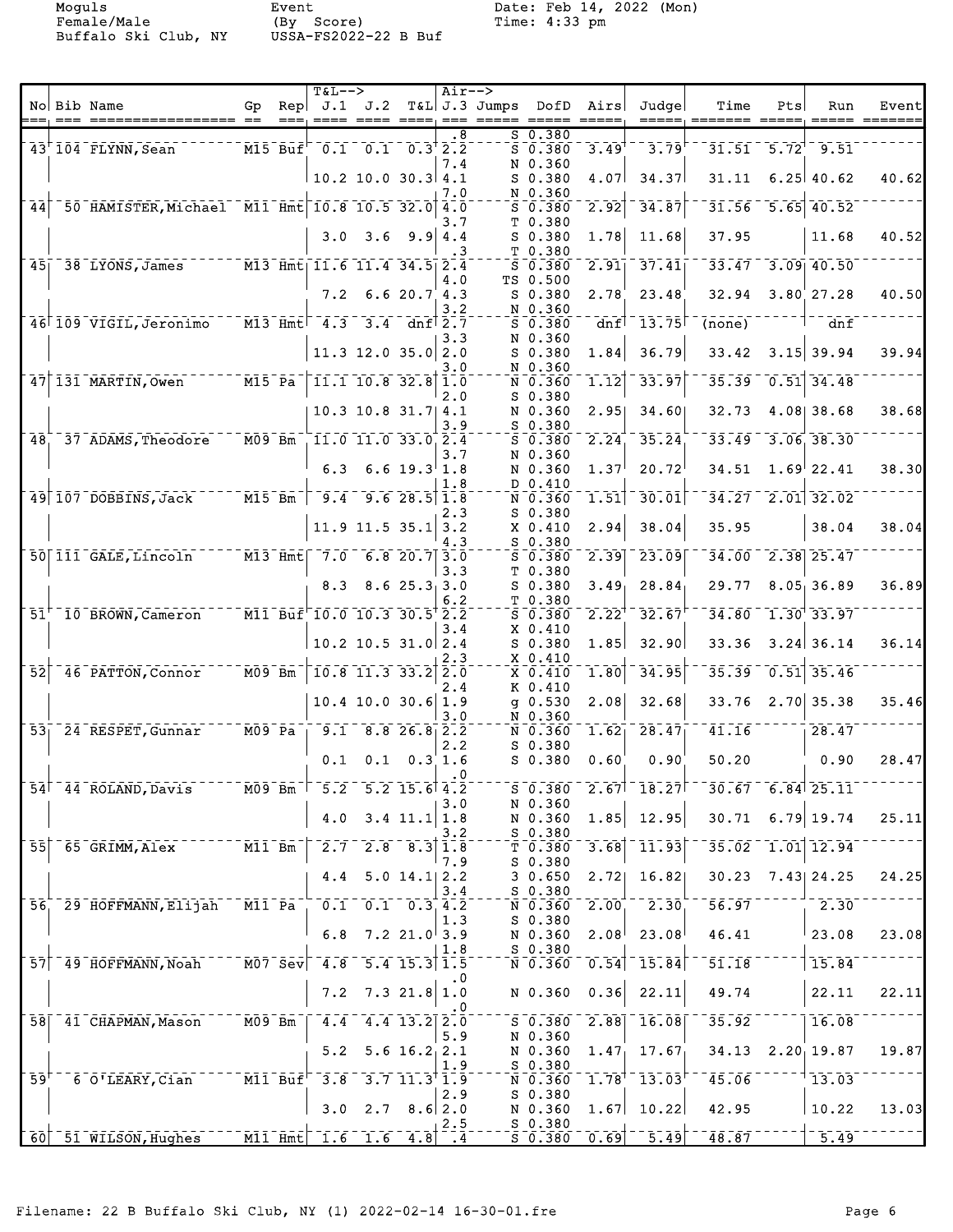Moguls Event Date: Feb 14, 2022 (Mon)<br>
Female/Male (By Score) Time: 4:33 pm Female/Male (By Score) Time: 4:33 pm Buffalo Ski Club, NY USSA-FS2022-22 B Buf

|                            |                                                       |     |                                                                                | $T&L--&>$        |     |                                                     | $Air--$ >              |               |             |                        |       |                     |     |                  |       |
|----------------------------|-------------------------------------------------------|-----|--------------------------------------------------------------------------------|------------------|-----|-----------------------------------------------------|------------------------|---------------|-------------|------------------------|-------|---------------------|-----|------------------|-------|
|                            | No Bib Name                                           | Gp. | Rep                                                                            | J.1              | J.2 |                                                     |                        | T&L J.3 Jumps | DofD        | Airs                   | Judge | Time                | Pts | Run              | Event |
|                            |                                                       |     |                                                                                |                  |     |                                                     |                        |               |             |                        |       |                     |     |                  |       |
|                            |                                                       |     |                                                                                | 3.8              |     | $3.8$ 11.4 2.1                                      | 1.5                    |               | N 0.360     |                        | 12.19 | 45.57               |     |                  | 12.19 |
|                            |                                                       |     |                                                                                |                  |     |                                                     | $\cdot$ 0              |               | $S$ 0.380   | 0.79                   |       |                     |     | 12.19            |       |
| 61                         | 1 DOMSTER, Grant                                      |     | $\bar{\texttt{M09}}$ $\bar{\texttt{Bu}}$ $\bar{\texttt{E}}$ $\bar{\texttt{S}}$ |                  |     | $1.9$ 2.1 6.0 3.0                                   |                        |               | N 0.360     | 3.09                   | 9.09  | $-43.34$            |     | 9.09             |       |
|                            |                                                       |     |                                                                                |                  |     |                                                     | 5.3                    |               | $S$ 0.380   |                        |       |                     |     |                  |       |
|                            |                                                       |     |                                                                                | 0.1              |     | $0.1 \quad 0.3 \vert 1.5$                           |                        |               | T 0.380     | 1.40                   |       | $1.70 \mid 1:17.41$ |     | 1.70             | 9.09  |
|                            |                                                       |     |                                                                                |                  |     |                                                     | 2.2                    |               | $S$ 0.380   |                        |       |                     |     |                  |       |
| $\overline{62}$            | 20 DELUKE, Anthony                                    |     | $\bar{M11}$ $\bar{H}$ mt $ $                                                   | $\overline{2.2}$ | 2.0 |                                                     | $6.3$ $\overline{2.3}$ |               | $S$ 0.380   | 1.48                   | 7.78  | 45.93               |     | 7.78             |       |
|                            |                                                       |     |                                                                                |                  |     |                                                     | 1.7                    |               | N 0.360     |                        |       |                     |     |                  |       |
|                            |                                                       |     |                                                                                | 2.5              | 2.4 |                                                     | 7.413.0                |               | $S$ 0.380   | 1.40 <sub>1</sub>      | 8.75  | 46.44               |     | 8.75             | 8.75  |
|                            |                                                       |     |                                                                                |                  |     |                                                     | .7                     |               | T 0.380     |                        |       |                     |     |                  |       |
| $\overline{63}^+$          | $\overline{12}$ AUGELLO, Benjamin $\overline{M09}$ Hv |     |                                                                                | 0.6              |     | $1.0 \quad 2.4 \quad 2.1$                           |                        |               | N 0.360     | 0.75                   | 3.15  | 55.13               |     | 3.15             |       |
|                            |                                                       |     |                                                                                |                  |     |                                                     | $\cdot$ 0              |               |             |                        |       |                     |     |                  |       |
|                            |                                                       |     |                                                                                | 0.1              | 0.1 |                                                     | $0.3$ 1.7              |               | $S$ 0.380   | 0.64                   |       | $0.94$ 1:15.41      |     | 0.94             | 3.15  |
| $\overline{6}\overline{4}$ |                                                       |     | $\overline{MO9}$ $\overline{H}$ mt $\overline{t}$                              |                  |     | $\begin{bmatrix} 0.1 & 0.1 & 0.3 \end{bmatrix}$ 2.2 | . 0                    |               | $5 - 0.380$ | $\overline{2.63}$      | 2.93  | 38.30               |     | 2.93             |       |
|                            | 2 OLSEN, Ethan                                        |     |                                                                                |                  |     |                                                     | 5.0                    |               | N 0.360     |                        |       |                     |     |                  |       |
|                            |                                                       |     |                                                                                | 0.1              | 0.1 | 0.3                                                 | 2.1                    |               | $S$ 0.380   | 0.86                   | 1.16  | 48.24               |     | 1.16             | 2.93  |
|                            |                                                       |     |                                                                                |                  |     |                                                     | .2 <sub>2</sub>        |               | N 0.360     |                        |       |                     |     |                  |       |
|                            | 65 138 HELFFENSTEIN, Sawy M15 Buf 0.1                 |     |                                                                                |                  | 0.1 |                                                     | $0.3$ 1.8              |               | $S$ 0.380   | 0.68                   | 0.98  | (none)              |     | 0.98             |       |
|                            |                                                       |     |                                                                                |                  |     |                                                     | $\cdot$ 0              |               |             |                        |       |                     |     |                  |       |
|                            |                                                       |     |                                                                                |                  |     | dns                                                 |                        |               |             | dns                    |       | (none)              |     | dns              | 0.98  |
|                            |                                                       |     |                                                                                |                  |     |                                                     |                        |               |             |                        |       |                     |     |                  |       |
| $66^{\circ}$               | 14 MARINO, Dakota                                     |     | $M09$ Buf                                                                      |                  |     | $\frac{1}{\text{dns}}$                              |                        |               |             | $\frac{1}{\text{dns}}$ |       | (none)              |     | $\overline{dns}$ |       |
|                            |                                                       |     |                                                                                |                  |     |                                                     |                        |               |             |                        |       |                     |     |                  |       |
|                            |                                                       |     |                                                                                |                  |     |                                                     | dnf $1.2$              |               | N 0.360     | dnf                    | 0.43  | (none)              |     | dnf              | dnf   |
|                            |                                                       |     |                                                                                |                  |     |                                                     | $\cdot$ 0              |               |             |                        |       |                     |     |                  |       |
|                            |                                                       |     |                                                                                |                  |     |                                                     |                        |               |             |                        |       |                     |     |                  |       |
| $M$ ale                    | $= 23.85$ , Female = 26.44                            |     |                                                                                |                  |     |                                                     |                        |               |             |                        |       |                     |     |                  |       |

Winfree 2022.00, B Rules, Rand=903 @ 9:39a(22-2-12), M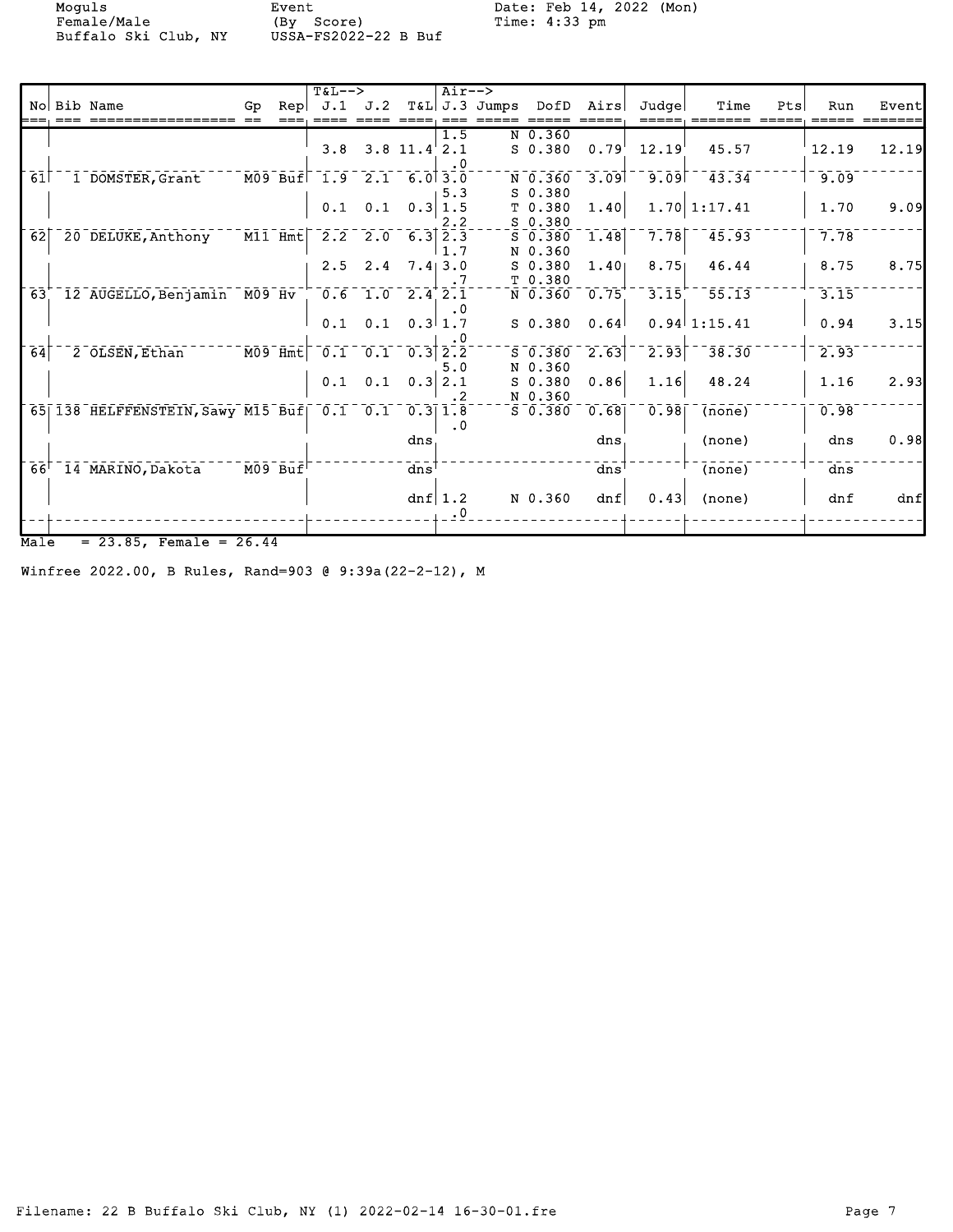------------------------------------------------------------------------------

Moguls Finals Date: Feb 14, 2022 (Mon) Female/Male (By Group Score) Time: 4:33 pm Buffalo Ski Club, NY USSA-FS2022-22 B Buf

|                                                                                 | No Bib# Name |                                                                                                                                                                                                                                                | Gp  | Representing<br>============                     | Score          |
|---------------------------------------------------------------------------------|--------------|------------------------------------------------------------------------------------------------------------------------------------------------------------------------------------------------------------------------------------------------|-----|--------------------------------------------------|----------------|
|                                                                                 |              |                                                                                                                                                                                                                                                | $=$ |                                                  | ==========     |
| 1 <sub>1</sub>                                                                  |              | 30 CALLAHAN, Stella F07 Bm Bristol 1 27.78                                                                                                                                                                                                     |     |                                                  |                |
|                                                                                 |              |                                                                                                                                                                                                                                                |     |                                                  |                |
| $\mathbf{\bar{1}}^{\dagger}$                                                    |              | 56 VANALLEN, Leah                                                                                                                                                                                                                              |     | FO9 Bm Bristol                                   | $-39.38$       |
|                                                                                 |              | 62 PARMENTER, Johanna - - FO9 Hv Holiday V 20.15                                                                                                                                                                                               |     |                                                  |                |
| $\begin{array}{c}\n2 \\ \hline\n3\n\end{array}$                                 |              | 74 GILLESPIE, Orla - - - - - FO9 Hmt Holimont <sup>1</sup> 19.07<br>53 GELLASCH, Katherine - FO9 Pa Freestyle - 2.33<br>72 GELLASCH, Katherine - FO9 Pa Freestyle - 2.33                                                                       |     |                                                  |                |
| $\begin{array}{c} 4 \\ -5 \end{array}$                                          |              |                                                                                                                                                                                                                                                |     |                                                  |                |
|                                                                                 |              | 73 SWAN, Harper __________ F09 Bm Bristol                                                                                                                                                                                                      |     |                                                  | 1.45           |
|                                                                                 |              |                                                                                                                                                                                                                                                |     |                                                  |                |
| $\mathbf{1}$                                                                    |              | 42 VANALLEN, Lauren                                                                                                                                                                                                                            |     | F11 Bm Bristol                                   | $-52.71$       |
|                                                                                 |              | 45 NEIL, Samantha                                                                                                                                                                                                                              |     | F11 Hv Holiday $V_+$ 43.52                       |                |
| $\frac{2}{3}$<br>$\frac{3}{4}$                                                  |              | 34 BOLDT, Clara                                                                                                                                                                                                                                |     | F11 Bm Bristol                                   | 40.10<br>36.92 |
| $\overline{5}$                                                                  |              | 36 JACKS, Grace                                                                                                                                                                                                                                |     | F11 Hv Holiday V 29.17                           |                |
| $\overline{6}$                                                                  |              | 75 BEEMAN, Stella_                                                                                                                                                                                                                             |     | F11 Hmt Holimont <sup>1</sup> 11.08              |                |
|                                                                                 |              |                                                                                                                                                                                                                                                |     |                                                  |                |
|                                                                                 |              | 63 HACKER, Kylee                                                                                                                                                                                                                               |     | F13 Hmt Holimont 67.89                           |                |
| $\begin{array}{c} \boxed{1} \\ \boxed{2} \\ \boxed{3} \\ \boxed{4} \end{array}$ |              | 9 REID, Ava                                                                                                                                                                                                                                    |     |                                                  |                |
|                                                                                 |              | 31 DOBBINS, Nora                                                                                                                                                                                                                               |     | F13 Bm Bristol - 66.86<br>F13 Bm Bristol - 62.02 |                |
|                                                                                 |              |                                                                                                                                                                                                                                                |     |                                                  |                |
| $\overline{5}$                                                                  |              | - 25 NELSON, Arden<br>101 ROBINSON, Jillian - - - F13 Bm Bristol - - 54.67<br>120 LARUSCH, Ella - - - - - F13 Bm Bristol - - 51.97<br>120 LARUSCH, Ella - - - - - - F13 Hv Holiday V - 49.15                                                   |     |                                                  |                |
| $-6$                                                                            |              |                                                                                                                                                                                                                                                |     |                                                  |                |
| $\overline{7}$                                                                  |              |                                                                                                                                                                                                                                                |     |                                                  |                |
| $\overline{8}$                                                                  |              | 125 SCARPACE, Madison<br>144 KEEFE, Elizabeth F13 Hmt Holimont 46.32<br>144 KEEFE, Elizabeth T13 Hmt Holimont 46.32<br>164 AFFE, Elizabeth T13 Hmt Holimont 14.31                                                                              |     |                                                  |                |
| $\overline{9}$                                                                  |              |                                                                                                                                                                                                                                                |     |                                                  |                |
| $\overline{10}$                                                                 |              |                                                                                                                                                                                                                                                |     |                                                  |                |
| 11<br>$\overline{12}$                                                           |              | 64 GILLESPIE, Margo<br>713 Hmt Holimont 74.11<br>73 REAGAN, Sarah<br>73 REAGAN, Sarah<br>73 REAGAN, Sarah<br>73 LOPES, Claire<br>73 LOPES, Claire<br>73 LOPES, Claire<br>74 RTEGENAL PROPERTY PROFESION 70-00-00-00-00-00-00-00-00-00-00-00-00 |     |                                                  |                |
| $13^{+}$                                                                        |              | 173 LOPES, Claire                                                                                                                                                                                                                              |     |                                                  |                |
| $\overline{1}\overline{4}$                                                      |              | 61 FITZGERALD, Elizabeth F13 Hmt Holimont                                                                                                                                                                                                      |     |                                                  | 28.38          |
| $\overline{15}$                                                                 |              |                                                                                                                                                                                                                                                |     |                                                  | 27.27          |
| $\overline{1}\overline{6}$                                                      |              |                                                                                                                                                                                                                                                |     |                                                  | 25.74          |
| $\overline{17}$                                                                 |              |                                                                                                                                                                                                                                                |     |                                                  | 22.68          |
|                                                                                 |              |                                                                                                                                                                                                                                                |     |                                                  |                |
| $\overline{1}$                                                                  |              | 153 EMERLING, Brianna F15 Hmt Holimont 67.93                                                                                                                                                                                                   |     |                                                  |                |
|                                                                                 |              | 172 WOODROW, Caitlin F15 Hmt Holimont                                                                                                                                                                                                          |     |                                                  | 67.24          |
| $\begin{bmatrix} 2 \\ -3 \end{bmatrix}$                                         |              | 149 VICKERS, Ablgail FITS Hmt Holimont 61.49<br>113 KAPTEIN, Ave --------- F15 Hmt Holimont 50.44                                                                                                                                              |     |                                                  |                |
| $\mathbf{4}^{\mathsf{T}}$                                                       |              |                                                                                                                                                                                                                                                |     |                                                  |                |
| $\overline{5}$ ] $\overline{\phantom{0}}$                                       |              | 124 BARONE, Ava                                                                                                                                                                                                                                |     | F15 Buf Buffalo   37.32                          |                |
| 6                                                                               |              | 160 GILLESPIE, Elinor                                                                                                                                                                                                                          |     | F15 Hmt Holimont                                 | 37.02          |
|                                                                                 |              | $71$ 155 DOMSTER, Sophia                                                                                                                                                                                                                       |     | $F15$ Buf Buffalo $\overline{)$ 35.53            |                |
| $\bar{8}$                                                                       |              | 117 ROSS, Grace                                                                                                                                                                                                                                |     | F15 Bm Bristol                                   | 32.49          |
| $^{9}$                                                                          |              | 146 CLARKE, Madison                                                                                                                                                                                                                            |     | F15 Buf Buffalo                                  | 2.01           |
| $\overline{1}$                                                                  |              | 166 KULA, Mackenzie                                                                                                                                                                                                                            |     | F17 Bm Bristol                                   | 55.62          |
| $\left[2\right]$                                                                |              | 127 HANLEY, Anna                                                                                                                                                                                                                               |     | F17 Pa Freestyle                                 | 50.95          |
|                                                                                 |              |                                                                                                                                                                                                                                                |     |                                                  |                |
| $\mathbf{1}]$                                                                   |              | 49 HOFFMANN, Noah                                                                                                                                                                                                                              |     | M07 Sev Seven Sp                                 | 22.11          |
|                                                                                 |              |                                                                                                                                                                                                                                                |     |                                                  |                |
|                                                                                 |              | 37 ADAMS, Theodore                                                                                                                                                                                                                             |     | M09 Bm Bristol                                   | 38.30          |
|                                                                                 |              | 46 PATTON, Connor                                                                                                                                                                                                                              |     | M09 Bm Bristol                                   | 35.46          |
|                                                                                 |              | 24 RESPET, Gunnar                                                                                                                                                                                                                              |     | M09 Pa Freestyle                                 | 28.47          |
| $\frac{1}{2}$ $\frac{2}{3}$ $\frac{3}{4}$ $\frac{4}{5}$                         |              | 44 ROLAND, Davis                                                                                                                                                                                                                               |     | M09 Bm Bristol                                   | 25.11          |
|                                                                                 |              | 41 CHAPMAN, Mason                                                                                                                                                                                                                              |     | M09 Bm Bristol                                   | 19.87          |
| $\frac{6}{7}$                                                                   |              | 1 DOMSTER, Grant                                                                                                                                                                                                                               |     | M09 Buf Buffalo                                  | 9.09           |
|                                                                                 |              | 12 AUGELLO, Benjamin                                                                                                                                                                                                                           |     | M09 Hv Holiday V                                 | 3.15           |